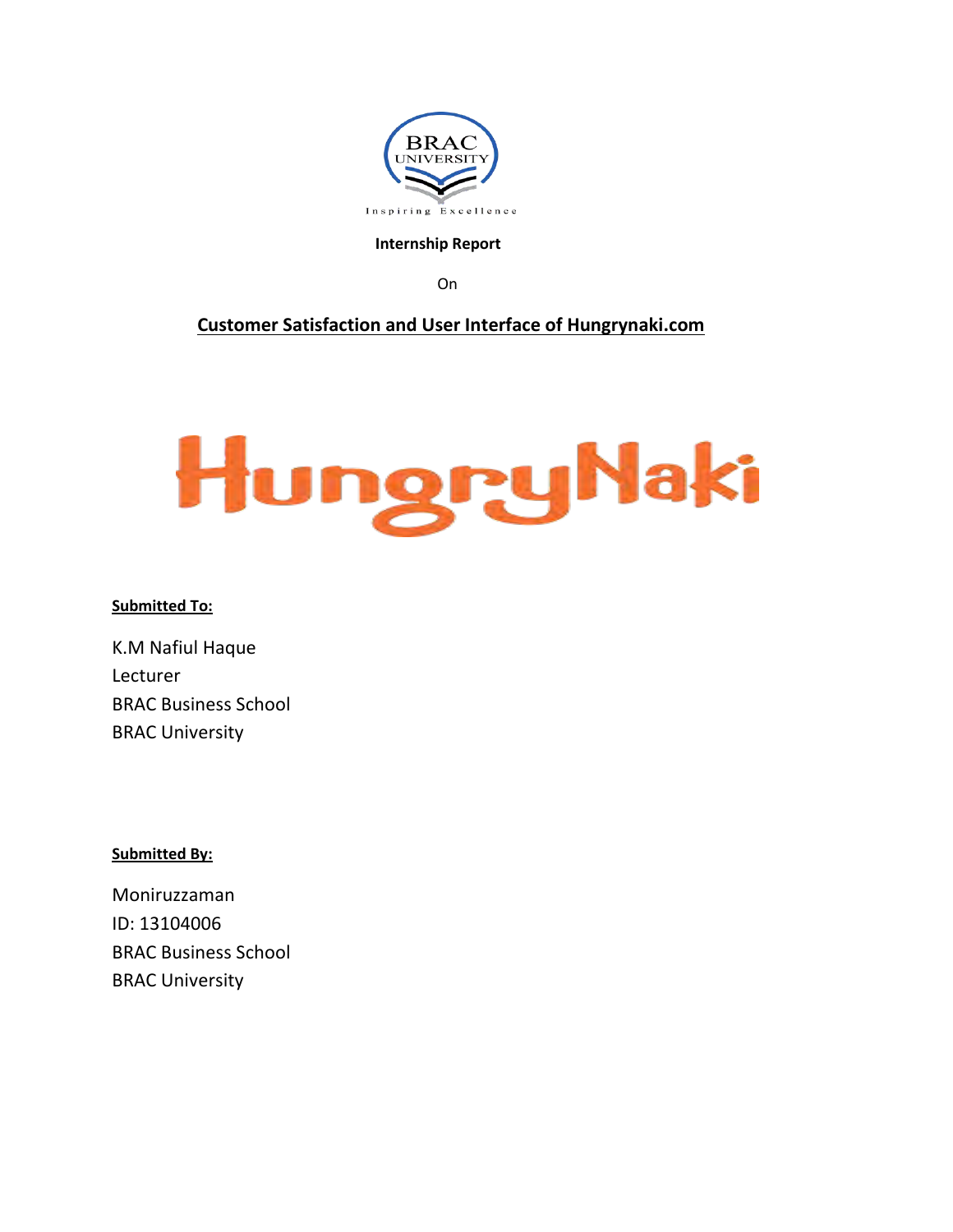# Contents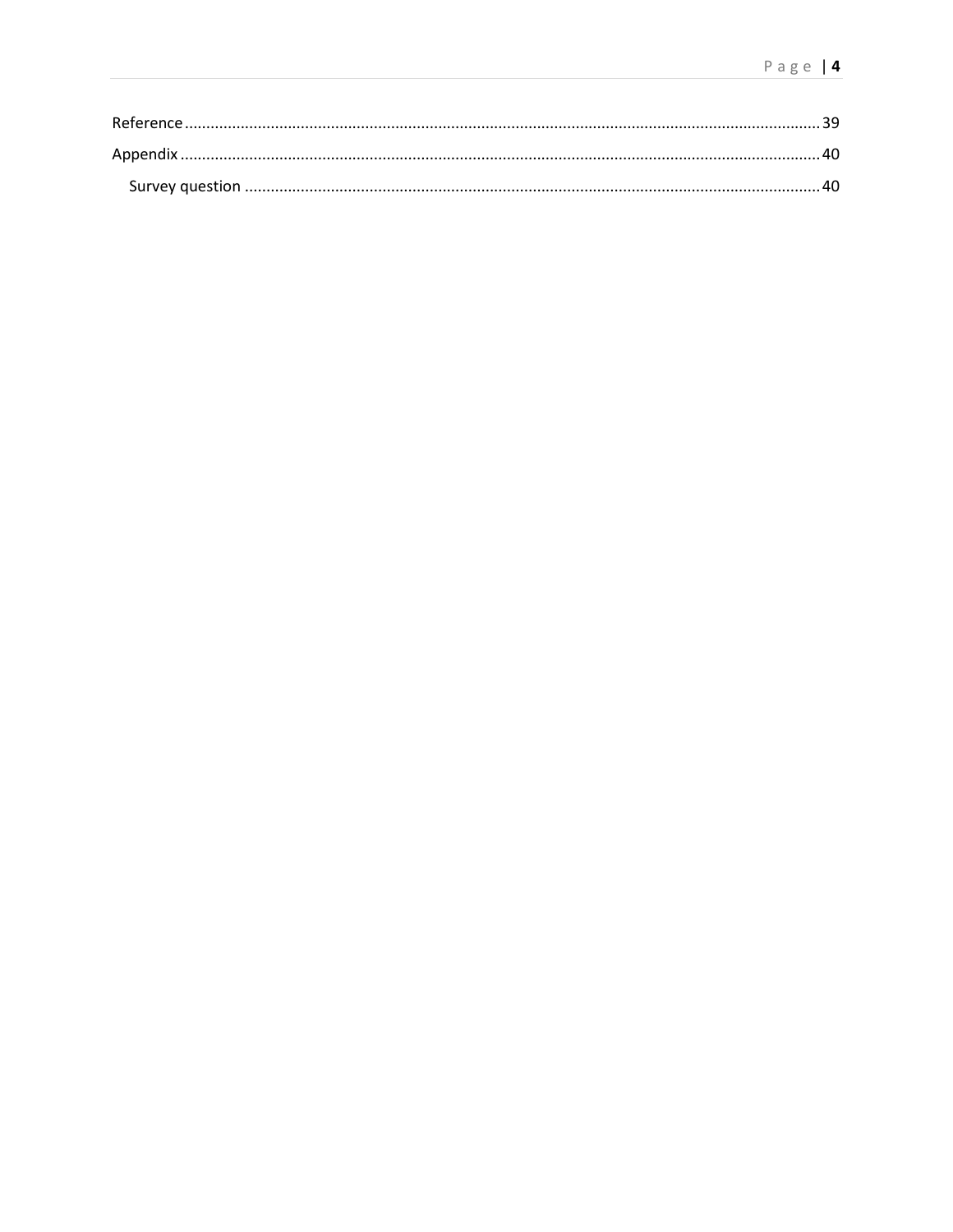# <span id="page-4-0"></span> **Letter of Transmittal**

July 17th, 2018

K.M Nafiul Haque Lecturer BRAC Business School BRAC University

#### **Subject: A letter of transmittal for submission of the internship report**

Dear Sir, here is the report that I was obliged to prepare as a part of my graduation from BRAC Business School of BRAC University. I have completed my internship program in Hungrynaki.com as a part of my study. I have tried myself to explain my learning and experience I have gathered from my internship program briefly in this report. My report is on the topic "**Customer satisfaction and User Interface of Hungrynaki.com**" and I have tried my level best to follow your provided guideline and instructions.

I would like to thank you for giving me the opportunity to write this report and for your support. Rather, in case of any further clarification or elaboration as to my report, I would welcome the opportunity to consult with you to explore how my findings could best meet your needs.

Sincerely Yours Moniruzzaman ID: 13104006 BRAC Business School BRAC University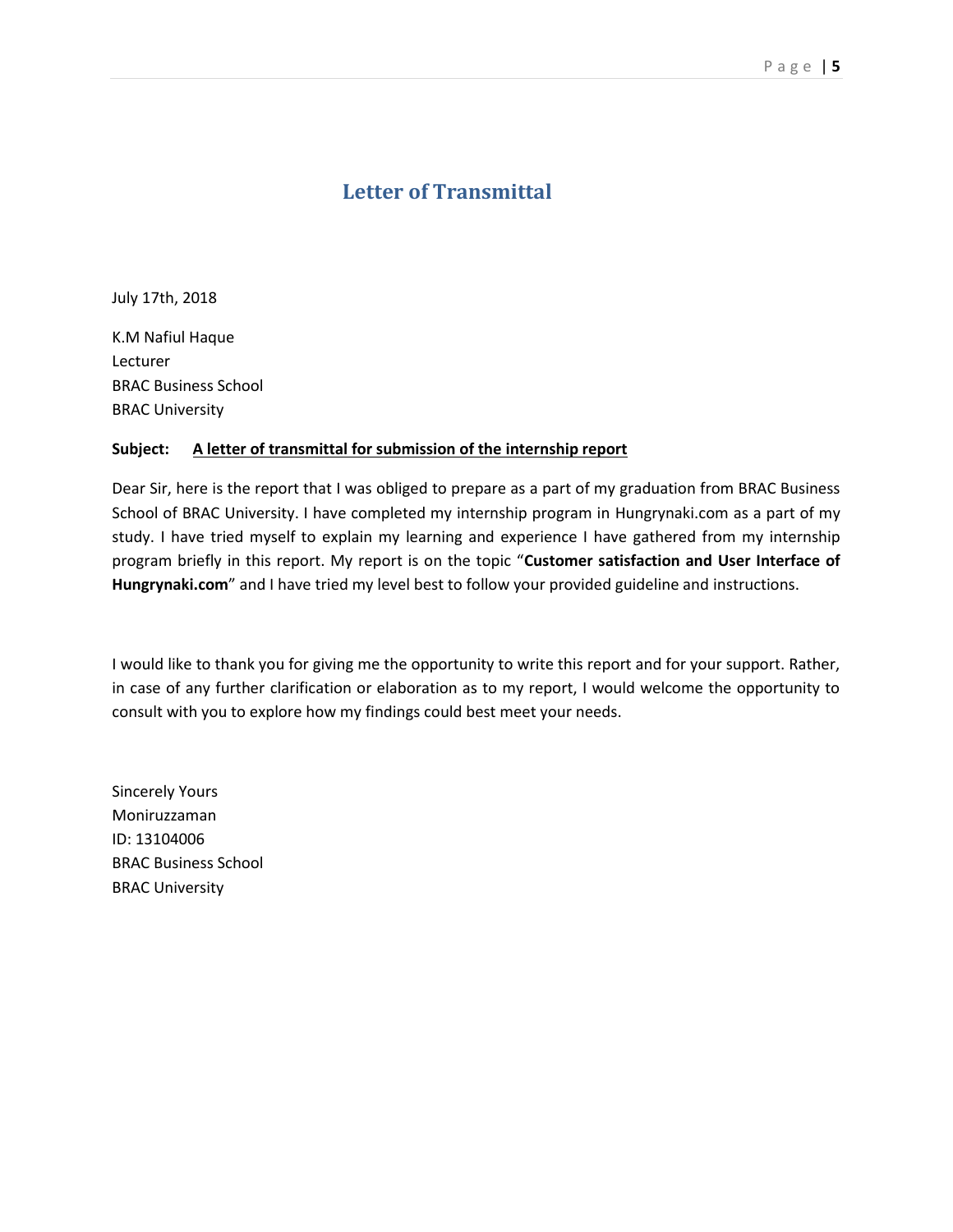# <span id="page-5-0"></span> **Acknowledgement**

At first, I want to express my thankfulness to omnipotent Allah who has given me the chance to experience the aggregate procedure of temporary job and to compose a report in such manner. I might want to recognize my most profound appreciation to the noteworthy supervisor Mr. K.M Nafiul Haque, Lecturer, BRAC Business School, BRAC University, who has given me proposals with respect to the written work of the report and to experience the procedure, which has turned into an amazing method for understanding the subject of my entry level position.

I want to say thanks to Md Ishtiaque Ahmed, Customer experience Manager and Mr. Ibrahim Ahmed; Director of Marketing. I am additionally appreciative to every departmental head and every other authority of different branches of Hungrynaki.com for their co-task, unconstrained help and heartfelt help with planning of the report.

At long last, I am thankful to the Department of BBA, BRAC University, for giving me the chance to work outside for accomplishing reasonable information. This report experiences deficiency however I have attempted my level best to realize every one of the actualities in exhaustive way.

On account Thanks to all from center of my heart.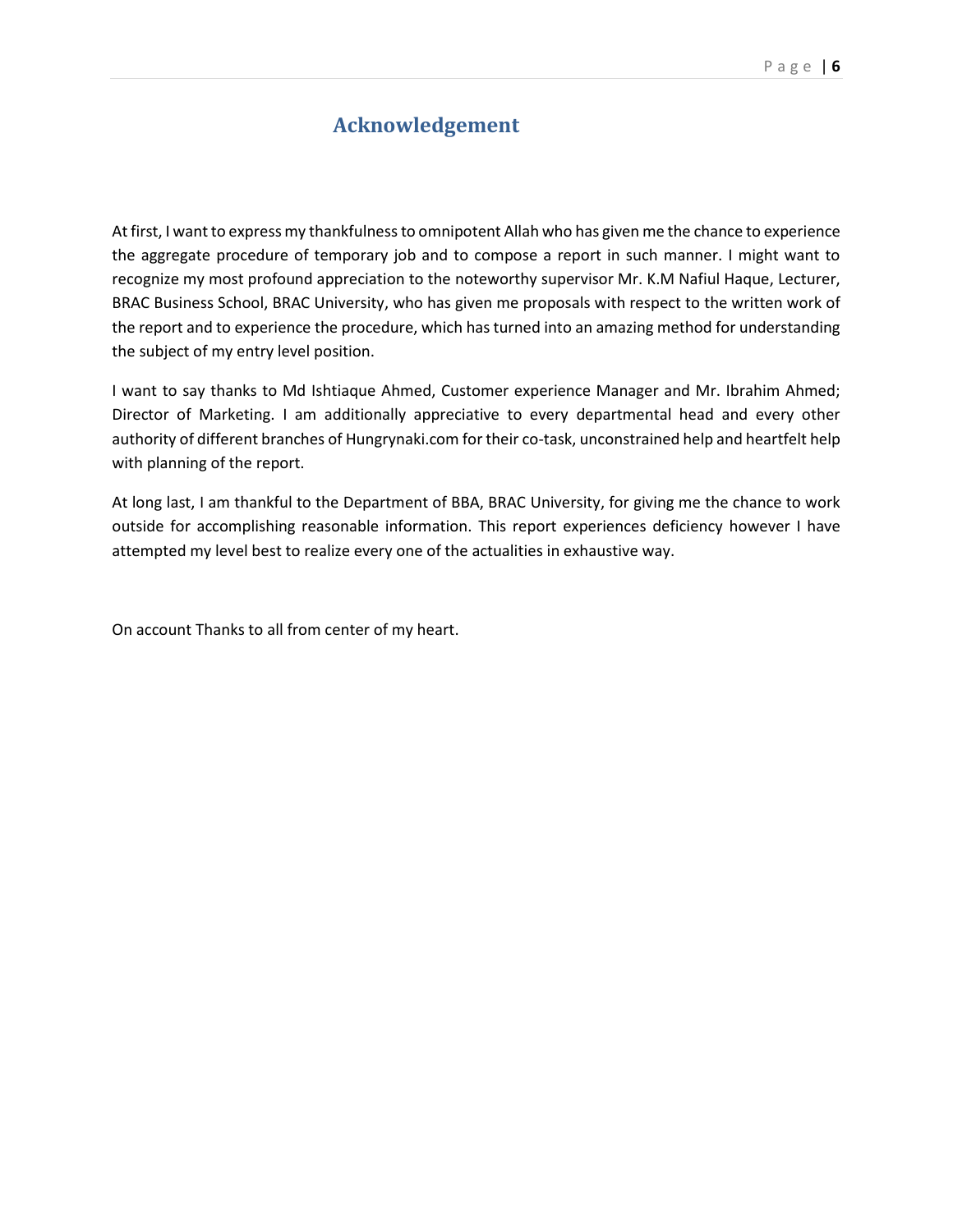# <span id="page-6-0"></span> **Executive Summary**

HungyNaki.com was first presented in the year 2013. Hungrynaki.com is the primary online sustenance conveyance specialist co-op in our nation. The report has been set up with an explanation behind giving an examination of all finished client encounter on hungryNaki.com.Hungynaki.com is an online businessbased association which offers purchaser to pick their food from different restaurants from their home. The association trust that internet business portion in Bangladesh will impact soon. Step by step people groups are getting to be occupied so they have no additional opportunity to oversee for go to eateries and pickup sustenance so they are scanning elective choice for making the most of their coveted nourishment from their current place.

Also, HungryNaki.com is early market in the business so it can get customers legitimacy and has the primary mover advantage. By the by, thinking of some as basic segments like the season of conveyance, the nature of nourishment, esteem creation and value which are related to customer encounter are broke down completely in this report by gathering data from different sources like essential and auxiliary.

This report contains brief discoveries and looking into of customers, studying clients, site substances, reviews and meeting with existing agents. The foundation and history of association additionally quickly examined in this report.

Besides, I have likewise examined my every last duty which I needed to take after inside my three months in length temporary position period. Additionally, the organization's concise instructive synopsis of my doled-out office and the pecking order of Hungrynaki.com likewise included this report.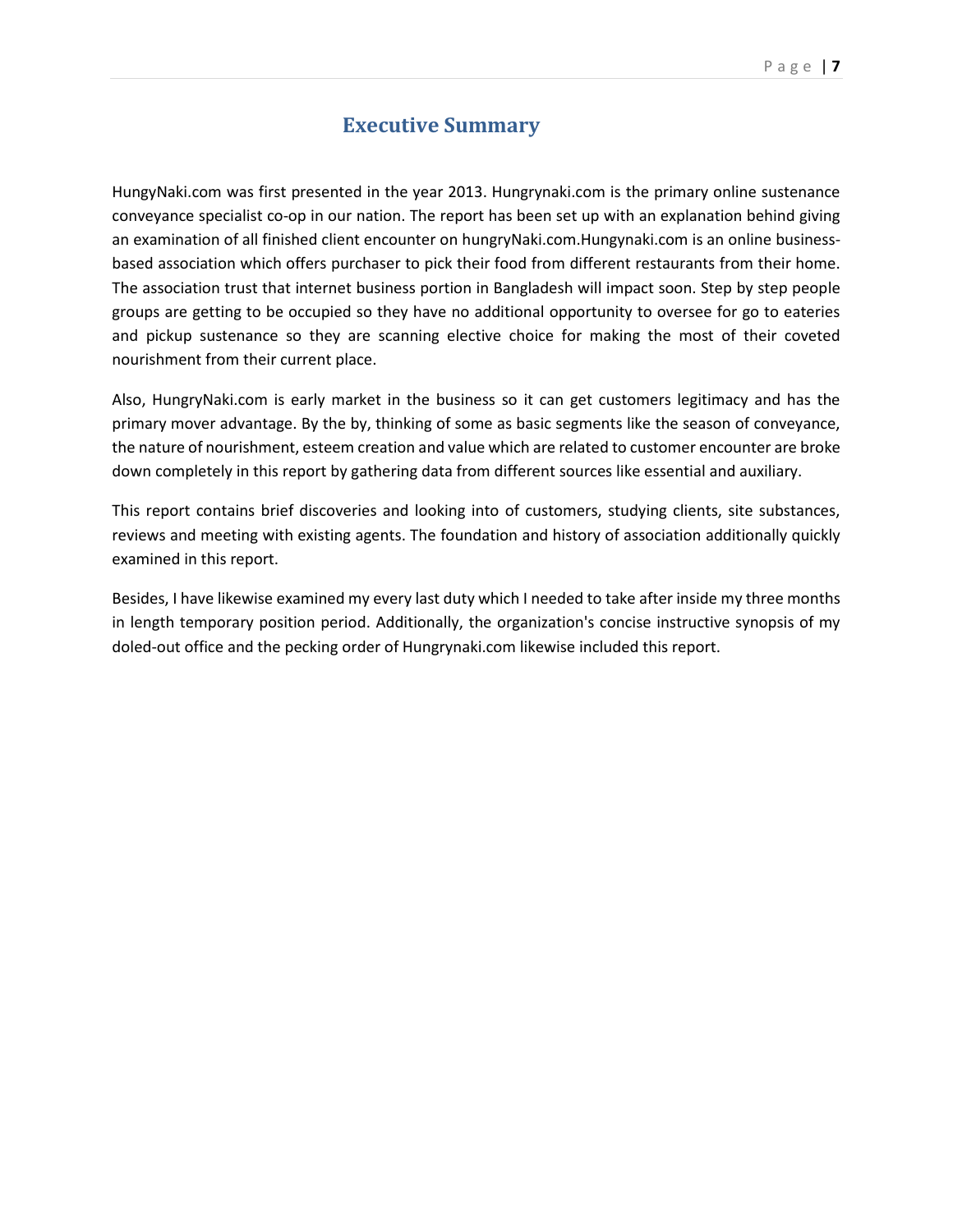# <span id="page-7-0"></span>**Introduction**

Online sustenance conveyance benefit is an E-Commerce based administration and the point of webbased business benefit is to spare both time and cash for its shoppers and clients by conveying the administrations closer to them. An online commercial center gives a chance to the purchasers and venders to make the most of their coveted administrations without the problem of going to any physical stores or eateries.

The online sustenance requesting and conveying framework isn't much well known in our nation however now daily's customer's recognition is evolving. Online sustenance conveyance benefit causes individuals to spare their important time and push to get the nourishment from outside.HungryNaki.com is a full set up site where all eateries sustenance menu is synchronized on the web and clients can without much of a stretch submit the request according to their prerequisite. Besides, the purchasers can without much of a stretch track the requests and additionally their past request which they put from HungryNaki.com. The IT office keeps up client's database, and chipping away at enhance nourishment conveyance benefit. As a creating nation, Bangladesh has a great deal of possibilities to develop in various fields and internet business is one of those divisions. In spite of the fact that the internet business part is genuinely new as it is accepted to have risen in the last 90s, the pattern is rapidly getting on (Hassan, 2014). In addition, ICT service of Bangladesh taking different activity to help up the E-business field of Bangladesh. ICT service masterminding reserve for the IT based associations and they diminished the web cost and remove the expenses for IT and E-trade based associations.

In this current online nourishment conveyance benefit showcase, hungryNaki.com has turned out to be a standout amongst the best known and driving on the web sustenance conveyance administration of Bangladesh.HungryNaki.com began its activity on 2013 and from that point forward the organization has grown a considerable measure.

# <span id="page-7-1"></span>**History**

In early 2013, a gather of five business visionaries based in Dhaka, Bangladesh, found themselves brainstorming thoughts for a practical, versatile online trade. They were decided to take advantage of the burgeoning online populace within the nation but were stuck on the thought itself. As most of them had earlier presentation to the material and design industry, there to begin with intuitive was to set up an ecommerce store offering dress and accessories. However, one issue that continually chafed them amid these sessions was the unavailability of nourishment. Inquisitively, eateries in Dhaka seldom had devoted groups that conveyed nourishment to homes and workplaces. Subsequently, these gatherings, which regularly went on for a few hours, had to be interrupted so that somebody might go get supper. They developed to get it that their torment was undoubtedly experienced by other consumers within the city.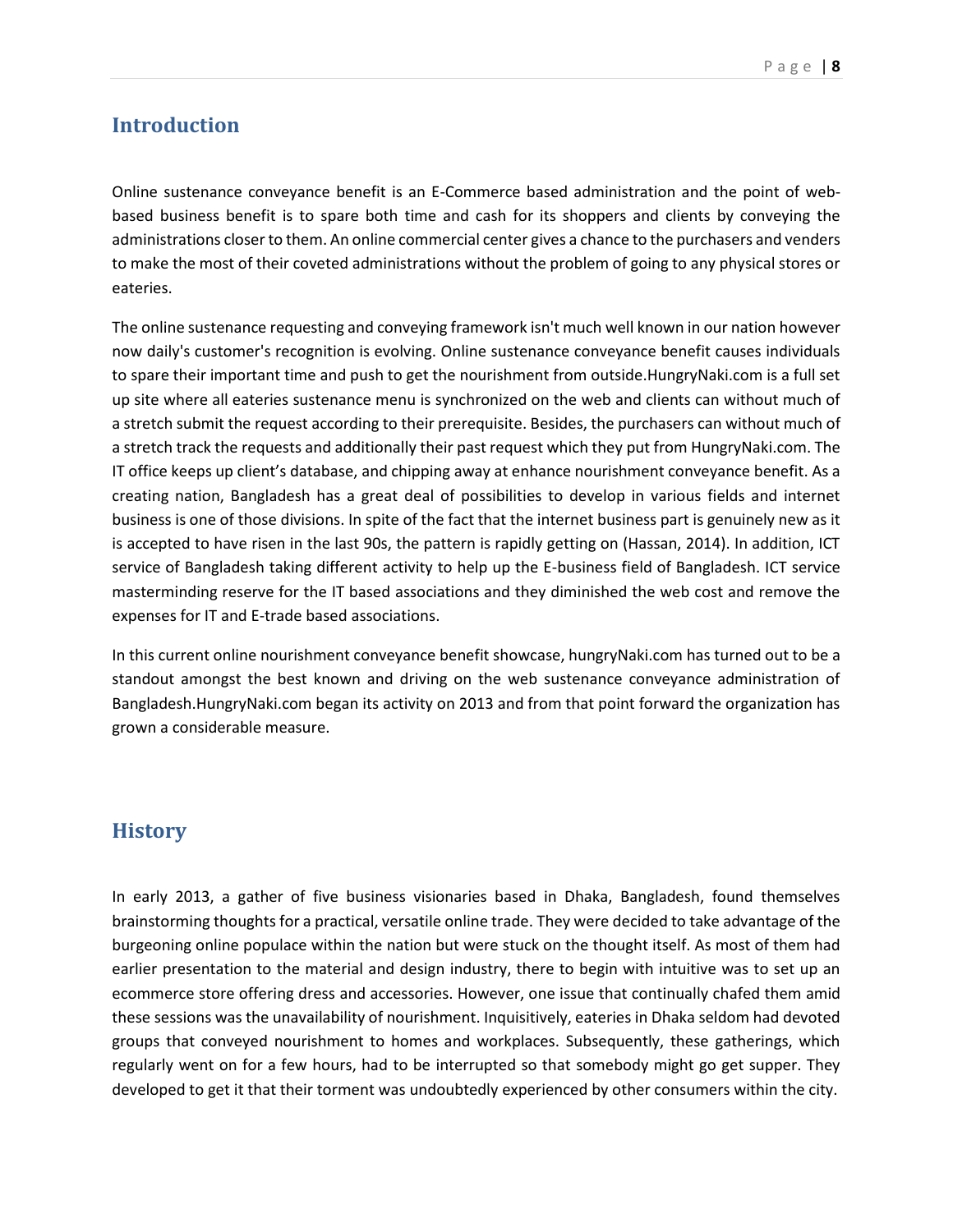The greatest challenge HungryNaki confronted was persuading eatery proprietors that their model would work and resound with clients. Eateries in Bangladesh – the startup claims – are mainly family-owned businesses and utilized to doing things old-school. The group had to clarify to them that installments would not be made immediately, nor in cash, but eventually, they would benefit as their items would reach more clients over Dhaka. To incompletely overcome the issue, the originators tapped into their individual systems and convinced a number of premium eateries to come onboard with them. As others within the industry saw these businesses come online, they were more amiable to take after suit. This come about in a snowball effect, and before long conventional ways of conducting trade were disrupted. Customer securing was moreover not exceptionally simple. Individuals had no earlier encounter of requesting or transacting online so the startup had to construct mindfulness and make request. But as consumers noticed the ease and convenience.

As a bootstrapped startup, HungryNaki didn't have a part of promoting cash to burn on online advertisements, so it centered on natural development and the reach of their Facebook page instead. They depended on substance showcasing endeavors and utilized memes and jokes based on political events in the nation to pull in more clients. Amit clarifies that at the time Facebook's calculation was better-suited to natural reach and virality, which made a difference them extend and scale.

There were endeavors to get it and cater to clients in arrange to stand out from the competition. Ahmad Ad says clients were cheerful with their benefit and happy to back them due to their homegrown status. As a result, they've overseen to keep pace with Foodpanda and haven't been swarmed out by its enormous showcasing spend.

A special, hands-on approach has made a difference. As the startup does its claim conveyances, unexpected surges in request in some cases driven to a deficiency of conveyance folks. Unwilling to compromise on service levels, the originators would some of the time drive their individual vehicles to convey nourishment. This fact wasn't misplaced on their clients who taken note the startup's commitment and diligence. As a result, there were bounty of rehash clients and unused clients due to word of mouth.

HungryNaki has so distant stood up to procurement offers and remains bootstrapped. They're now beginning to investigate speculation openings but are decided to not offer the company outright. Tauseef claims it'll be another month or so some time recently the company breaks indeed on operational costs, and the lion's share of its spend isn't on promoting, but on operations, logistics, and innovation infrastructure.

Shockingly, the startup doesn't charge much commission from accomplice eateries. Despite doing its claim conveyances, which without a doubt includes to costs, Ahmad Advertisement says they take, on average, 10 percent of the whole arrange sum. This can be certainly lower than other markets in the region. In any case, such edges are vital, he claims, to persuade eatery proprietors to come online and alter conventional ways of doing business.

Since propelling operations in Dhaka, the startup has extended to cover Chittagong and Sylhet as well. It says an add up to of 750 eateries are online over the three cities, with approximately 300,000 enrolled users.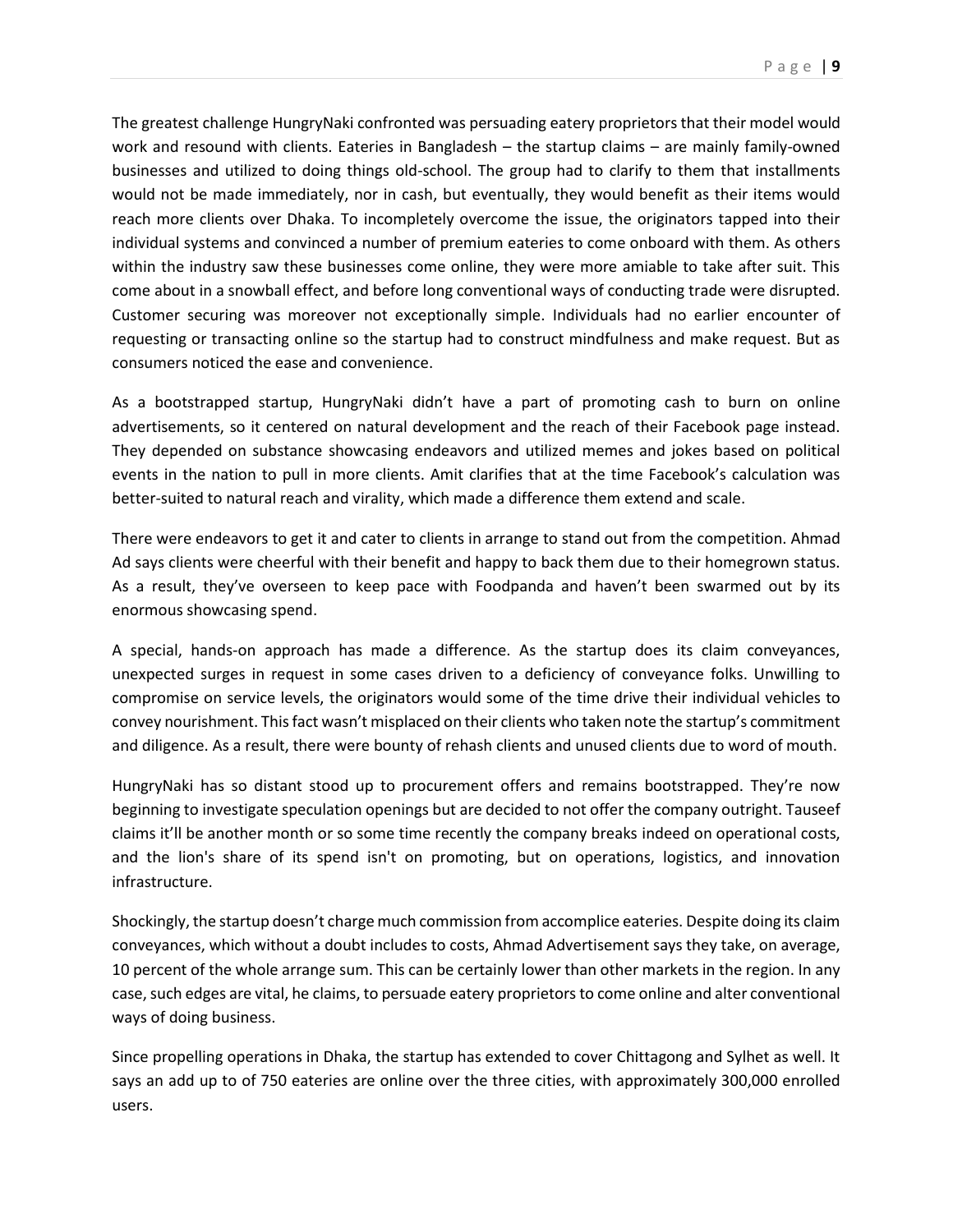Facebook is additionally altogether implanted into the lives of Bangladeshi buyers. It's considered to be the essential interaction point for most. It shows up that engagement around the social network will shape the center of HungryNaki's future strategy. "We want to make it super easy for customers to make a purchase as soon as they enter the site. We've learned a lot of things in the past two years and are trying to make a very lean interface," (Ahmad AD,2015).

There are plans to present straightforwardness amid the conveyance prepare as well. Within the close future, all conveyance riders will be prepared with smartphones. At whatever point a client places an arrange, they'll be sent an interface which is able permit them to track the status of their nourishment in genuine time. Clients will be kept educated in case of any over the top delays or hiccups. "The primary objective is to diminish the number of calls to our client back team."

## <span id="page-9-0"></span>**Mission**

The missions of is – Expand the food delivery service all over the Bangladesh and earn highest market in the food delivery sector of Bangladesh and beyond the border of the country as well becoming a best food solution service for the consumer.

## <span id="page-9-1"></span>**Vision**

The vision of is - "To be the number one online food delivery service of Bangladesh by offering top quality service to the consumer''

# <span id="page-9-2"></span>**Objective**

- ❖ Guarantee client fulfillment by giving the most excellent quality of benefit and keeping up the good relationship with them for long time period.
- ◆ Our preeminent need is to supply amazing nourishment administrations to the individuals of all over the country.
- ❖ Satisfying the client fulfillment with exceptionally productively and effectively.
- ❖ Hungrynaki.com continuously centers on client dependability and delight by demonstrating assortment of cuisines and eateries.
- ❖ Hunngrynaki.com gives successful preparing and coaching for their worker so that their mission and vision can be accomplished.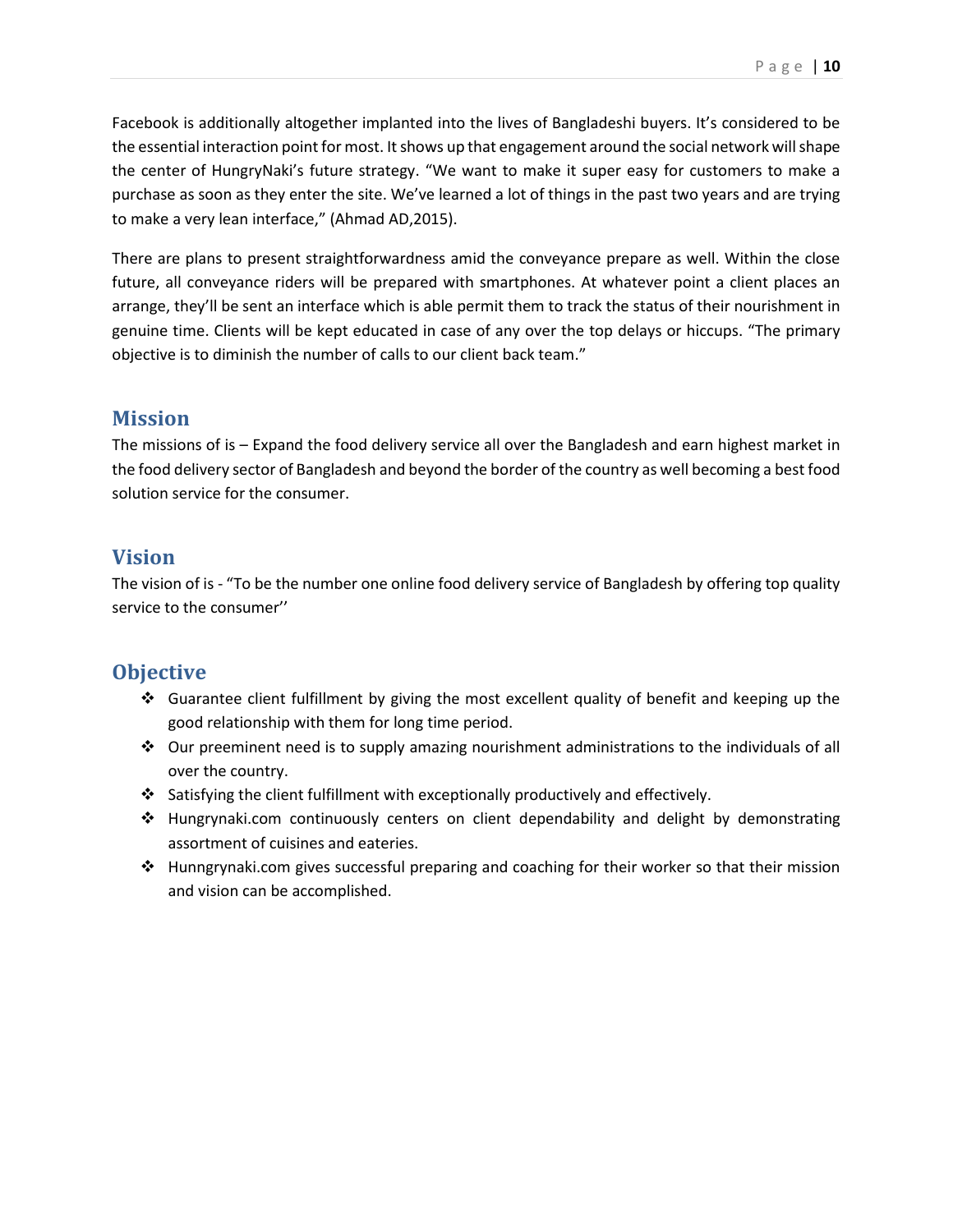# <span id="page-10-0"></span>**Organizational Structure**

HungryNaki as an organization which is separated into six pivotal divisions and those six departments are separated into a few sub divisions. Each and each office is playing very important part to run the commerce. The major department of HungryNaki.com are given below:

- ➢ Business Development Team.
- ➢ Information Technology.
- ➢ Customer Support Team.
- ➢ Finance and Accounts.
- $\triangleright$  Operations and Logistics.
- ➢ Human Resources and Talent Management.

#### <span id="page-10-1"></span>Business Development Team

Business Development group is centered on inquiring about organization and recognizes modern potential market opportunity. Besides, Trade Advancement group contact with potential client via phone or email to set the commerce assembly with the eateries or corporate clients. Business Development group bargains with corporate clients as well as the all eateries of Dhaka, Chittagong, Sylhet and Narayanganj city. This group mindful for on-boarding the new restaurants, keep up day to day communication with clients and organizing occasions. On the other hand, Business Development group working on keeping up the site and app from the back panel.

#### <span id="page-10-2"></span>Information Technology

The obligation of Data Innovation Office is planning and programming the website and app of HungryNaki.com. Besides, IT individuals keep up the working systems, database frameworks, implanted frameworks and so on. They work on both computer program and hardware function. The work can include talking to clients and buyer to evaluate and characterize what solution or framework is required, which implies there are a part of interaction as well as full-on technical work. For working in IT office of hungryNaki.com a computer science or software designing or related higher degree is required. They continuously investigate on how to create the site and the app more clients neighborly.

#### <span id="page-10-3"></span>Customer Support Team

Client support team continuously bargains with each and each inquiry of clients and consumer. customer back benefit interatomic with a company's clients to supply them with information to address request with respect to our administrations. In expansion, they bargain with and offer assistance to resolve any client complaints. For occurrence, client back help client to opening an account and offer assistance them to resolve an issue in the event that they cannot get to their account or in the event that their order never set on our framework. As of late HungryNaki.com makes a board for client support which makes their work more less demanding as that board is completely computerized so that client bolster no need to call the eateries for acclimating the arrange.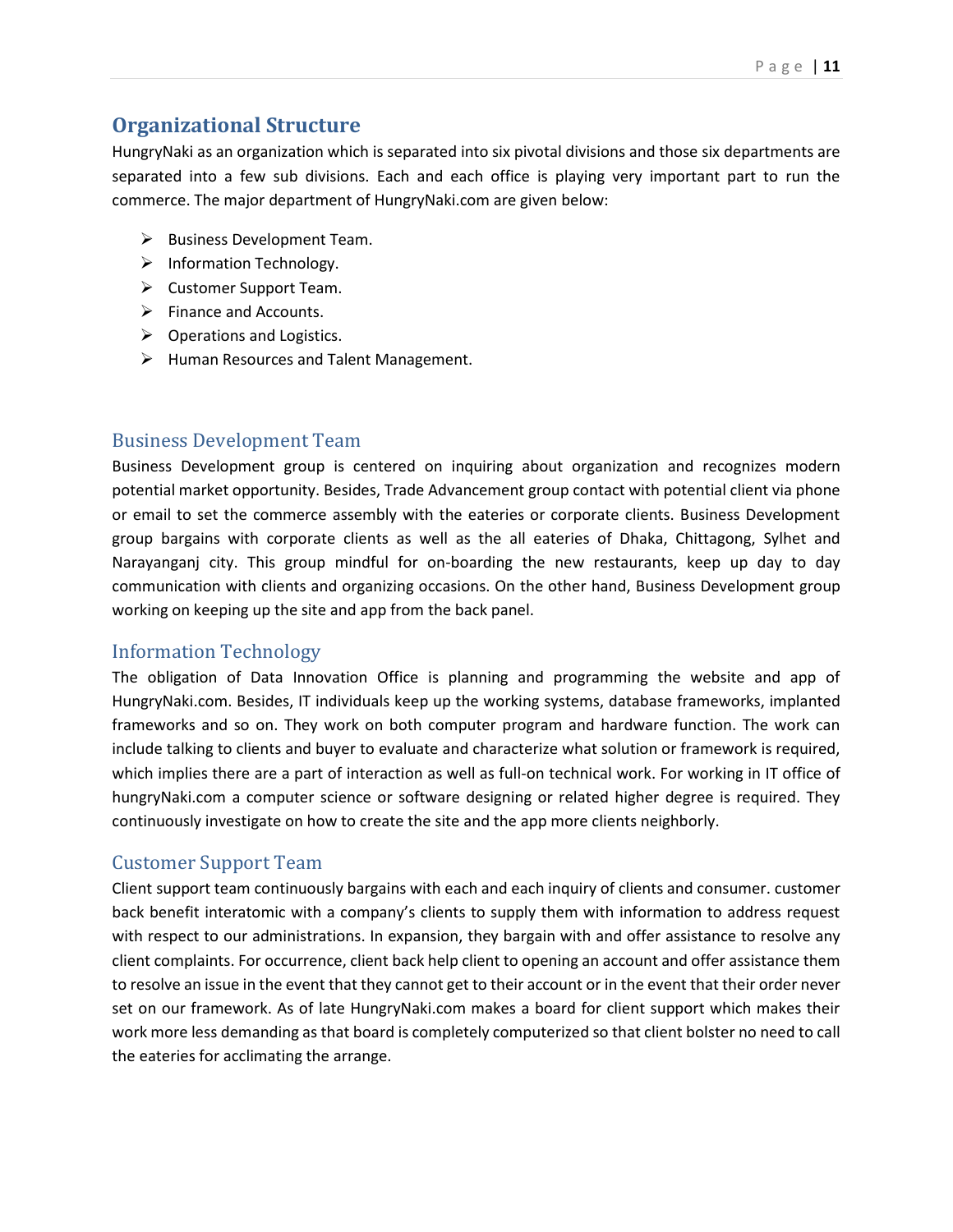#### <span id="page-11-0"></span>Finance & Accounts

Fund and Accounts Division is mindful for all budgetary exchange of the company. Accounts office is mindful for recording, announcing money stream, keeping up regular transaction as well as accounts receivable and payable etc. In addition, Finance and Accounts department is additionally following month to month and annually income of HungryNaki.com.

#### <span id="page-11-1"></span>Operation & Logistics

Operation and calculated division dependable for checking and arrange supply chain operation. In expansion, they are mindful for all normal and corporate conveyance frameworks. They look after the day to day stock and calculated calculation. Additionally, they communicate with suppliers, retailers and clients to guarantee their fulfillment.

#### <span id="page-11-2"></span>Human Resource & Talent Management

Human Assets and Ability Administration is dependable for keep up a fulfilled workforce and bring the brightest ability to a company. Human assets division work for contracting a new employee, a scout inquiry about on comparable positions at other companies, making a difference decide the qualifications and recompense for the part. Additionally, this division screening and evaluating the worker and based on than screening and assessment human asset division set the compensation and increase. Human Asset Office works for compensation structure and pay roll framework of organization. Other than that, Human Assets Office is sub categorized into some others exercises such as preparing, advancement, enlistment and segment, emolument etc.

# <span id="page-11-3"></span>**Business Development Team & their Duties**

The Trade Advancement group of HungryNaki.com is the greatest division of the company which comprises of numerous sub divisions inside it. Basically, Commerce Improvement is isolated into three divisions which is makes a difference to run the trade in a legitimate way. An idea about this team is given below:

- i. Client Management
- ii. Field Operation
- iii. Data Entry Management

#### <span id="page-11-4"></span>Client Management

The duty of client administration group is building and keeping up connections with clients. As HungryNaki a web nourishment conveyance benefit so its primary clients are all restaurants and corporate clients such as BAT, Edison, Ericson, HSBC, ACI, ICCDB etc. Moreover, ensuring clients fulfillment with our benefit is another key obligation of HungryNaki.com. Attending assembly with corporate clients and proprietor of the eateries are another responsibility of client administration team.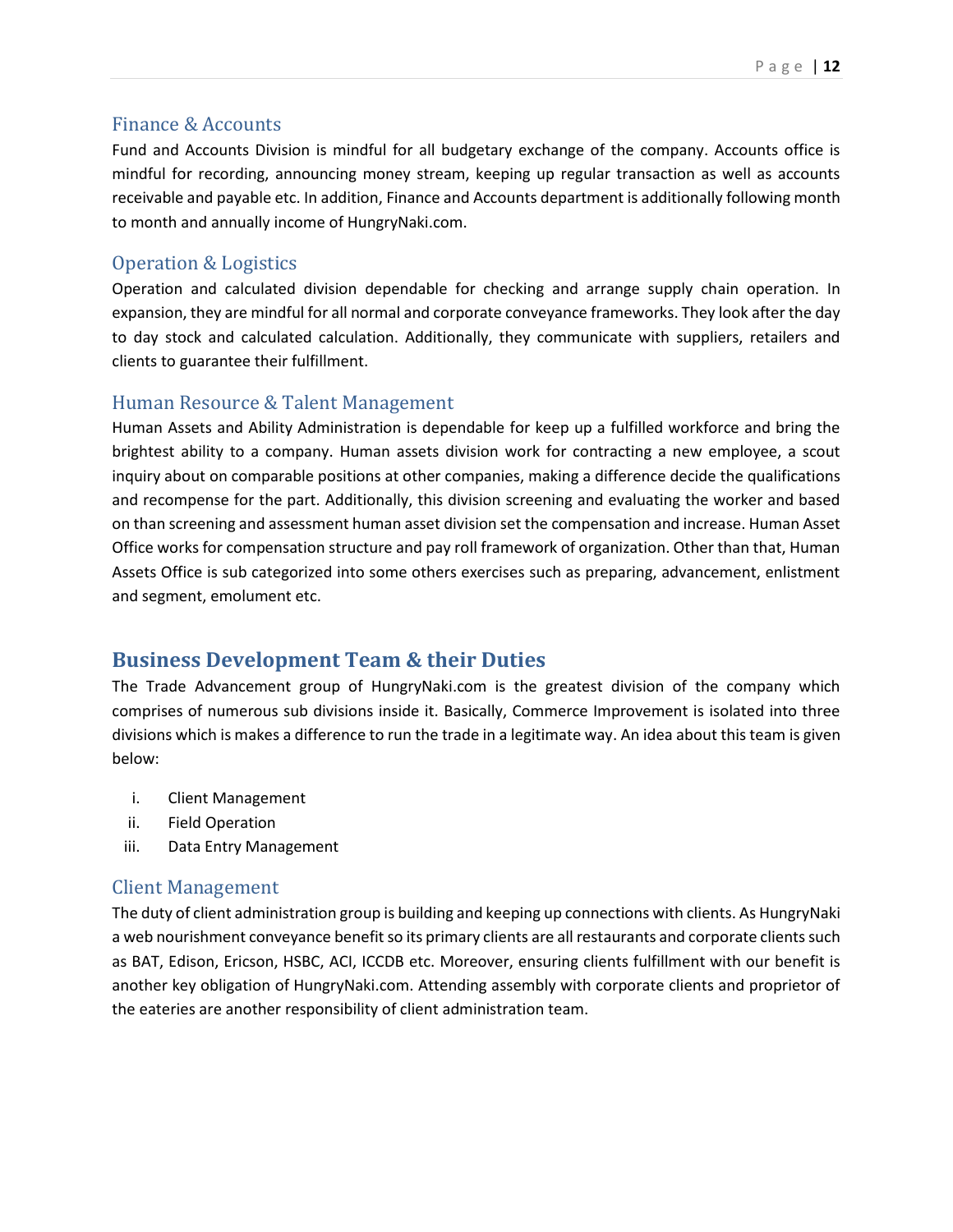#### <span id="page-12-0"></span>Field Operation

The duty of field operation group is to contact with eateries and persuaded them to collaborate with HungryNaki. They ought to inquire about on eateries trade of our nation as well as they organize the occasions and nourishment fest. Their work is essentially field based.

#### <span id="page-12-1"></span>Data Entry Management

Data entry works for input the information like menu of different eateries manually. Moreover, they input the different sorts of platter, bargains and offers which are dispatches through our site.

In the event that we talk about around pecking order of the Trade Improvement Division at that point firstly have to be talk about the head of Trade Advancement division. He is known as the facilitator of this department. Ishtiaque Labib is the head of Commerce Advancement team. He is all in all of this department and everybody should report to him approximately their day by day and week by week premise working activities. After that comes the obligation of senior Official, he is an in charge of each cities that HungryNaki work their benefit. There is each sub office of HungryNaki has senior executive and they see after the cities and there are a few officials who are the in charge of the distinctive zone. Each official need to report to the senior official of the organization. Under the official there are a few junior officials they are look after sub zone of the Dhaka cities and they got to report to the official of the trade improvement group.

# <span id="page-12-2"></span>**Operation Cities**

Hungrynaki.com is currently working with 4 different Cities and Division around Bangladesh. They are not only gain fame in Dhaka but also

- 1) Dhaka
- 2) Naraynganj
- 3) Chittagong
- 4) Sylhet

HungryNaki.com begun their operation since 2013 in Dhaka city as a to begin with nourishment conveyance service of Bangladesh. After that they began in Chittagong in 2015 and sylhet in 2017. Afterward HungryNaki begun their operation in Narayanganj from January, 2018.HungryNaki now planning is to move towards others cities of the nation.

#### <span id="page-12-3"></span>Zonal Operation

HungryNaki.com has add up to eight operational zones. They are working with Dhaka, Sylhet, Chittagong and Narayangong and each city have their zone and beneath the zone there are some sub zone. Dhaka city is isolated into five major zones. There are Gulshan, Dhanmondi, Uttara, Mirpur and Khligoan. Besides, these zones are too partitioned into subzones. For examples, Gulshan zone have subzones like Banani, Mohakhali, Bashundhara etc as well as Uttara zone have subzone like Ajampur, Air terminal etc.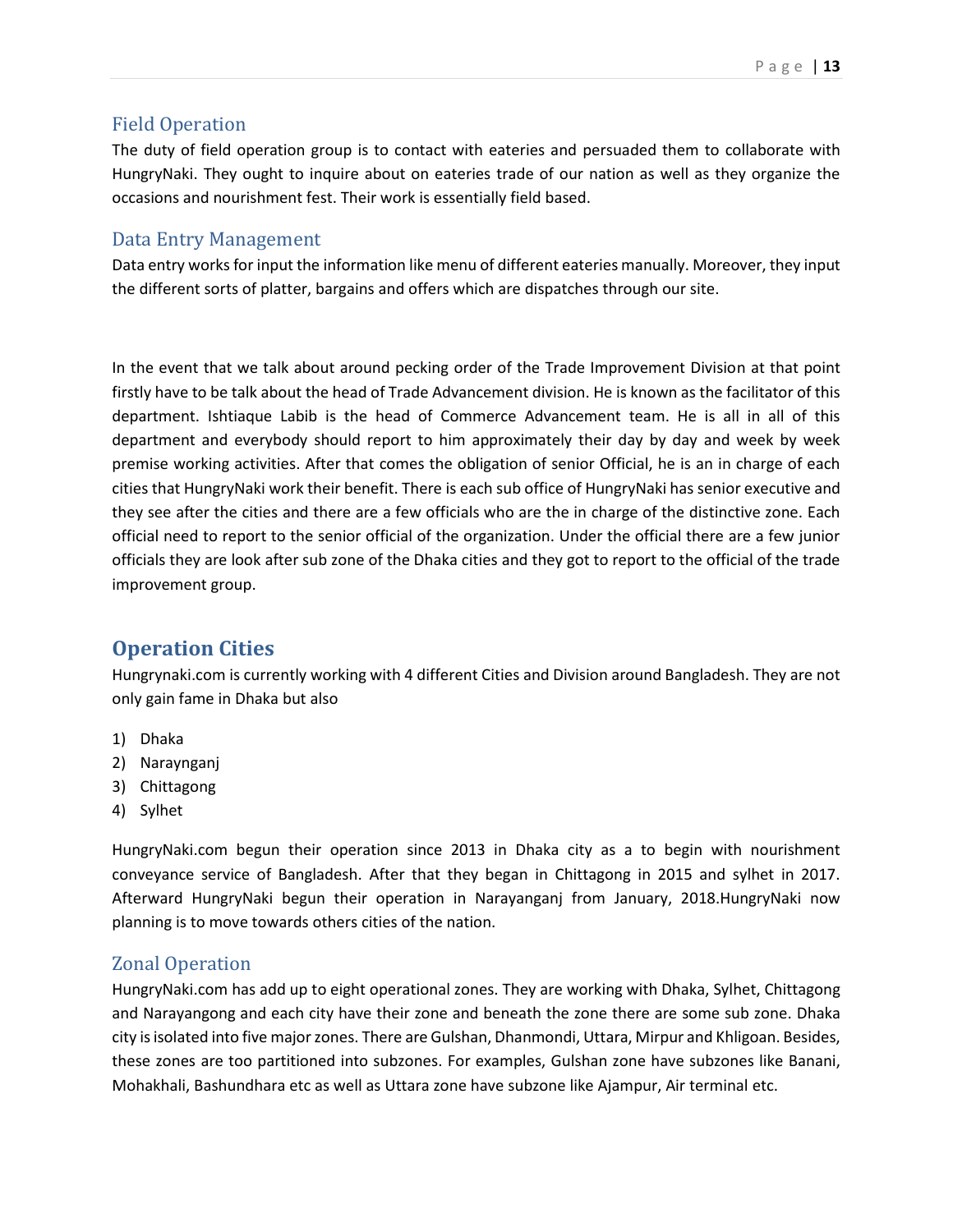# <span id="page-13-0"></span>**Job Descriptions and Activities**

Commerce Improvement Division is one of the major offices of Hungrynaki.com. Overall performance of the company intensely depends on this office. As this office work on market inquire about and keep up the relationship of clients and client so they are playing a vital role for improvement of the organization. As I have completed my internship within the Business Development Office, I had to encounter and learn how to do advertise inquire about and how to maintain relationship with corporate client as well as the normal clients. In any case, huge portion of my business I was relegated work with the on boarding administration group as I joined as a permanent representative at HungryNaki.com. My working hours is included 8 hours a day from 10 AM to 6 PM from Saturday to Thursday. My workstation was the Mohakhali DOHS, which is the head office of HungryNaki,com.

Through these 3 months, my major obligation was to preserve the on boarding and corporate clients. In this time period I had to report overhauls to the head of Commerce Advancement group. All the work what I done inside that time period, which has extraordinary effect on the improvement of the company and which has make incredible effect of the month to month benefit. Other than learning and working on ordinary exercises, my major task was see after the total zone of Dhaka cities as well as others. From working with this office, I have picked up a parcel of encounter and learned many new things which offer assistance to turn out my inward information.

# <span id="page-13-1"></span>**Key Responsibilities**

There are three parts of my work which incorporates, keep up relationship with clients, doing regular tasks and execution of showcase investigate and on board unused eateries. Some of the main responsibilities of this job have been listed below:

- $\triangleright$  Client relationship management.
- $\triangleright$  Market analysis for finding new opportunities
- $\triangleright$  Researching customer needs and satisfaction.
- $\triangleright$  Collaborating with new restaurants
- ➢ Maintaining regular basis contact with corporate clients.
- $\triangleright$  On boarding team management.
- $\triangleright$  Web site maintaining from back panel.
- $\triangleright$  Preparing invoice for corporate orders.
- $\triangleright$  Preparing budget for corporate order.
- $\triangleright$  Selection of commission rate for specific zone.
- $\triangleright$  Dealing with new promotion and offers.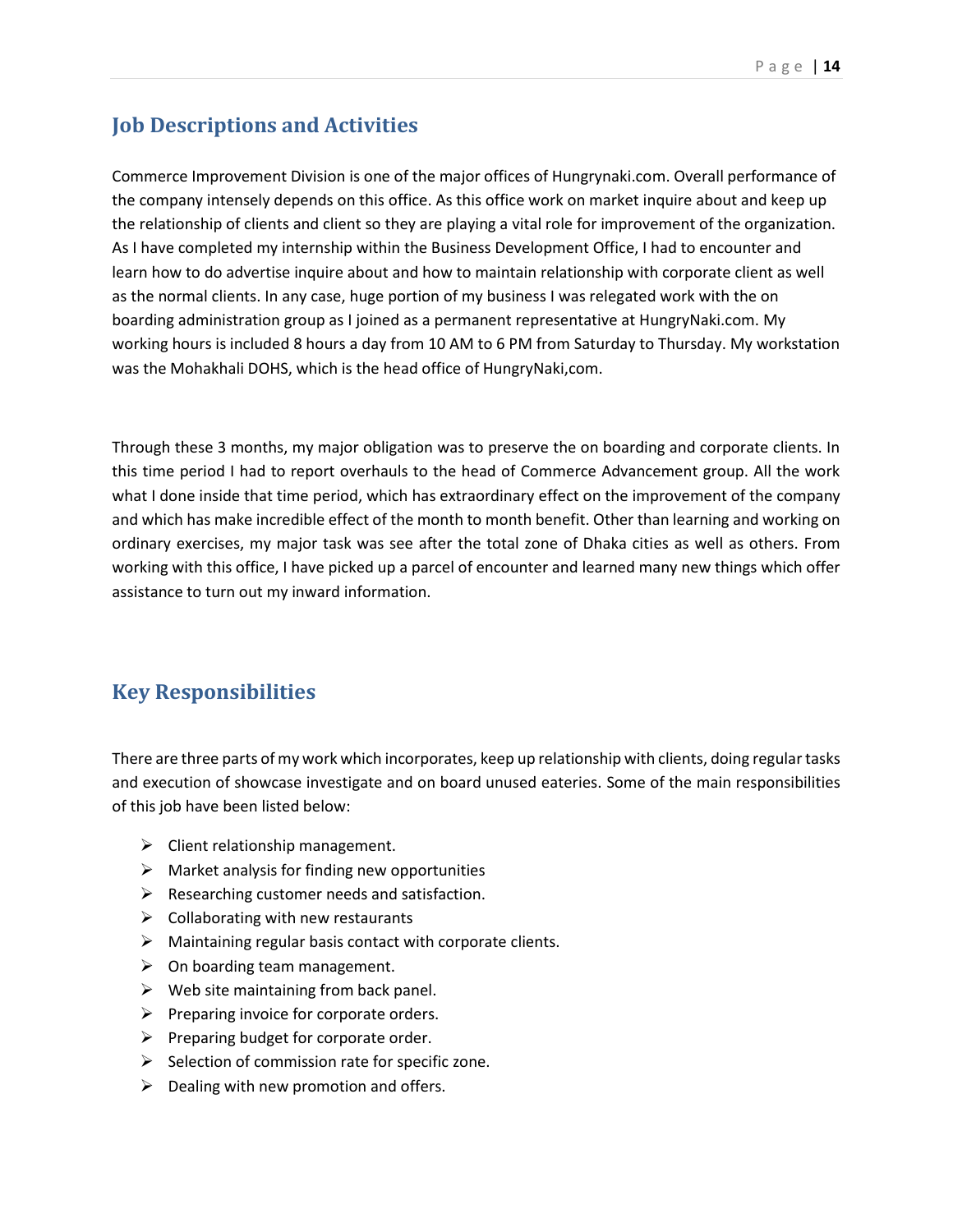- $\triangleright$  Drawing out the business plan.
- $\triangleright$  Arranging even and campaigning.
- ➢ Team build up and maintaining coordination among all.

# <span id="page-14-0"></span>**Challenges**

Each work has challenges and I continuously attempt my best to overcome the challenges which I confronted to working within the HungryNaki.com. Hungrynaki includes a one of some kind environments for representatives. Hence, for any changes both sides have to be considered. The greatest challenge of my work was to discover the potential corporate clients and keep up the on-board group. As three portion time representative works under me so keep up them in an appropriate way and allotting them to distinctive zone was a kind of challenge.

HungryNaki has instructed me a parcel of things counting how to alter to the office environment and deal with unused challenges as well as stress. HungryNaki makes a difference to construct up my communication skills as well as the specialized skills. This organization makes a difference to memorize and work on a specific project within the brief time period. That assignment instructed me to organize the method of work, make decisions almost different exercises and bargain with distinctive set of individuals.

HungryNaki makes a difference me to created and improve distinctive sorts of abilities, time management, professionalism, group administration as well as group work capacity which features an awesome positive impact on my career and my future. Some of these are given below:

# <span id="page-14-1"></span>**Communication Skill**

Communication aptitude is exceptionally vital for corporate world. I have learned from HungryNaki how to bargain with clines and how to persuaded them in a proficient way. It is makes a difference me to developed my communication aptitude al parcel. Additionally, this work instructed me to how to preserve a team with others co- group individuals and done the group work effectively. Here, I moreover get the opportunity to communicate with different multinational and national organization which helps me to create my communication ability.

# <span id="page-14-2"></span>**Team work Ability**

Group work makes a difference to participate with others and instructed how to work well as a portion of bunch. In HungryNaki so numerous times I had to work with my colleagues as a group. This made a difference me to learn how to participate with others and total the work inside the timeline of the errand.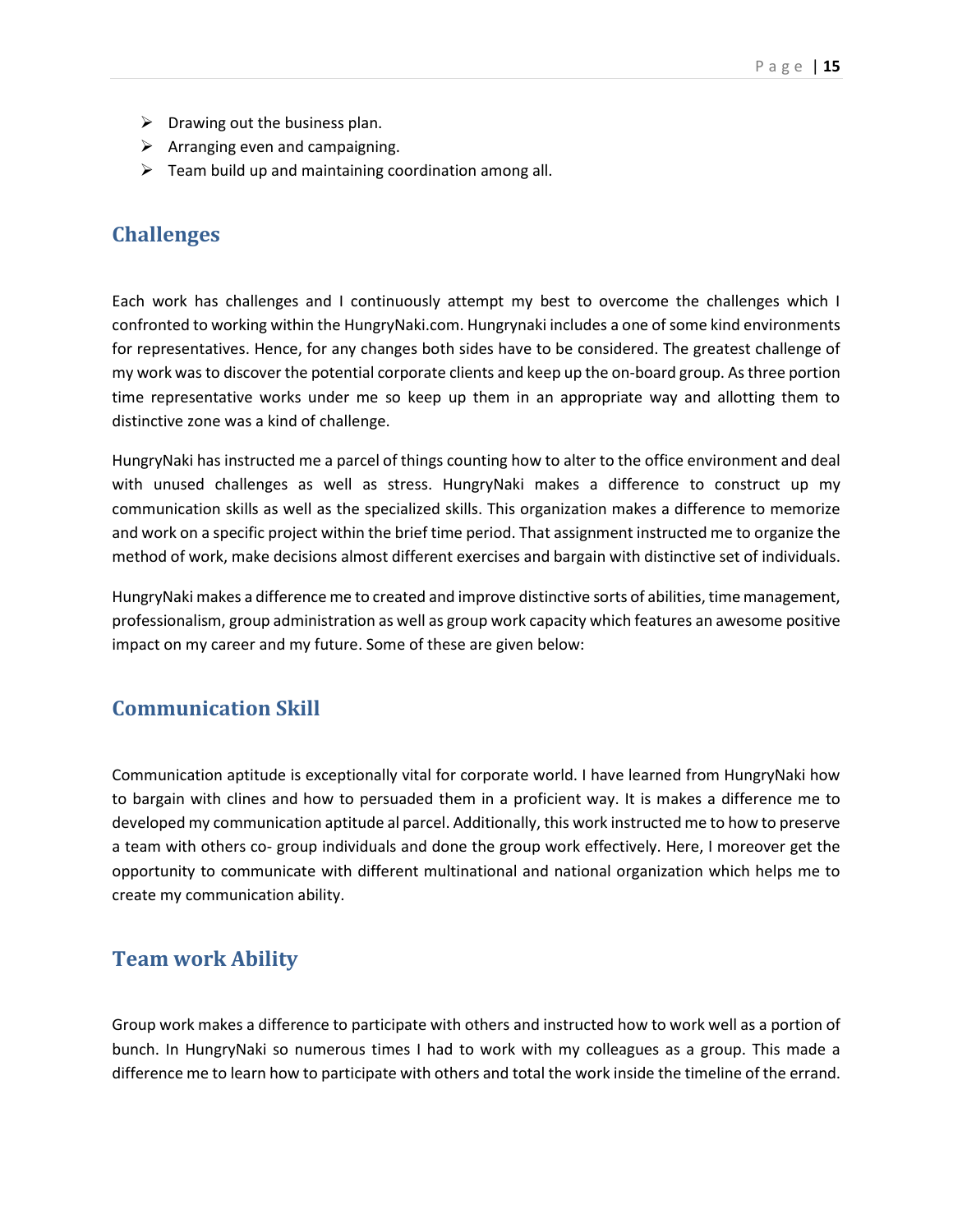Moreover, sometimes I had to handle diverse kind of errand inside a certain time period which instructed me to works beneath weight.

## <span id="page-15-0"></span>**Technical Skill**

HungryNaki.com is basically a web-based organization so different kind of work is online based that is why I had to memorize how to get to the back board as well as the Microsoft exceed expectations. As my major was Human assets and promoting so I have a sound information in Microsoft word, power point and Microsoft exceed expectations. In any case, this organization makes a difference me to ace these aptitudes. In HungryNaki.com most of the work should do in Microsoft Exceed expectations so it was exceptionally fundamental to learn the shortcut method of Microsoft exceed expectations. My seniors made a difference a parcel to memorize how to total the work rapidly by utilizing Microsoft exceeds expectations related terms. Moreover, I have progressed my typing skill and introduction aptitude by utilizing Microsoft control point.

## <span id="page-15-1"></span>**Challenges**

Each and each work has challenges. So, HungryNaki.com has a few challenges to overcome and working within the Trade Improvement division is more challenging as I realize. Hungrynaki has a special environment. The work environment is so inviting. Everybody is so agreeable, they help me in each and each errand where I confronted issue. Hungrynaki is an E-commerce based organization so the company should lookout of both the dealer and buyer needs. That's why, in case of any kind of changes both sides got to be considered. The greatest challenge of my job was to bargain with corporate clients. As we know corporate orders are bulk orders so set that bulk sum of arrange and fulfill the commitment by demonstrating great quality of administrations was kind of challenges for me.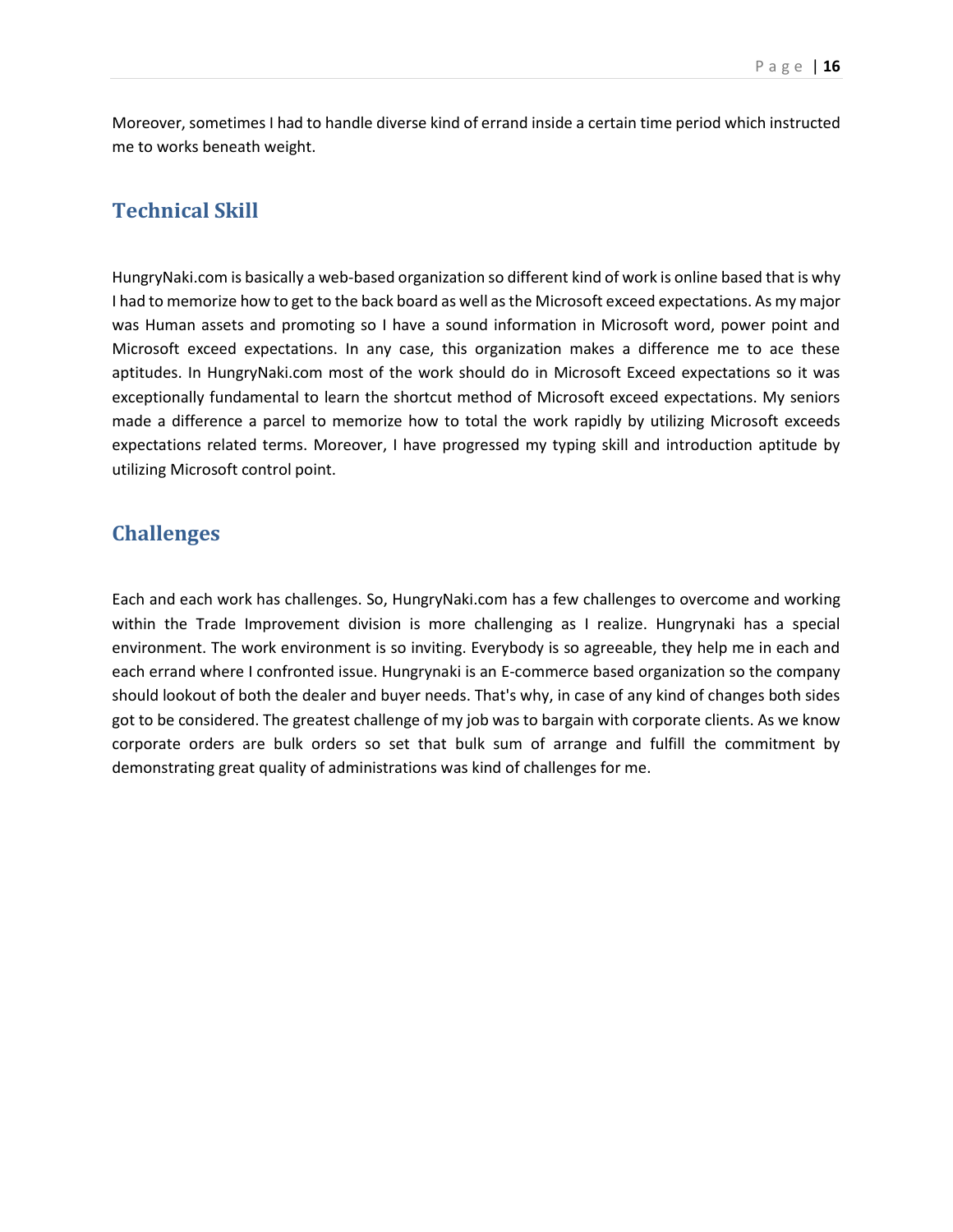# <span id="page-16-0"></span>**Promotion of sites and Business**

For the betterment of this business we propose various deals from restaurants that we propose to the customer. In that case we took those deals from restaurants which operates by the Business development team. In general, we take those offer only for take away. If any customer orders from us only that time they will get that offer. In below I am adding some pictures of our promotion that customer choose and orders from.

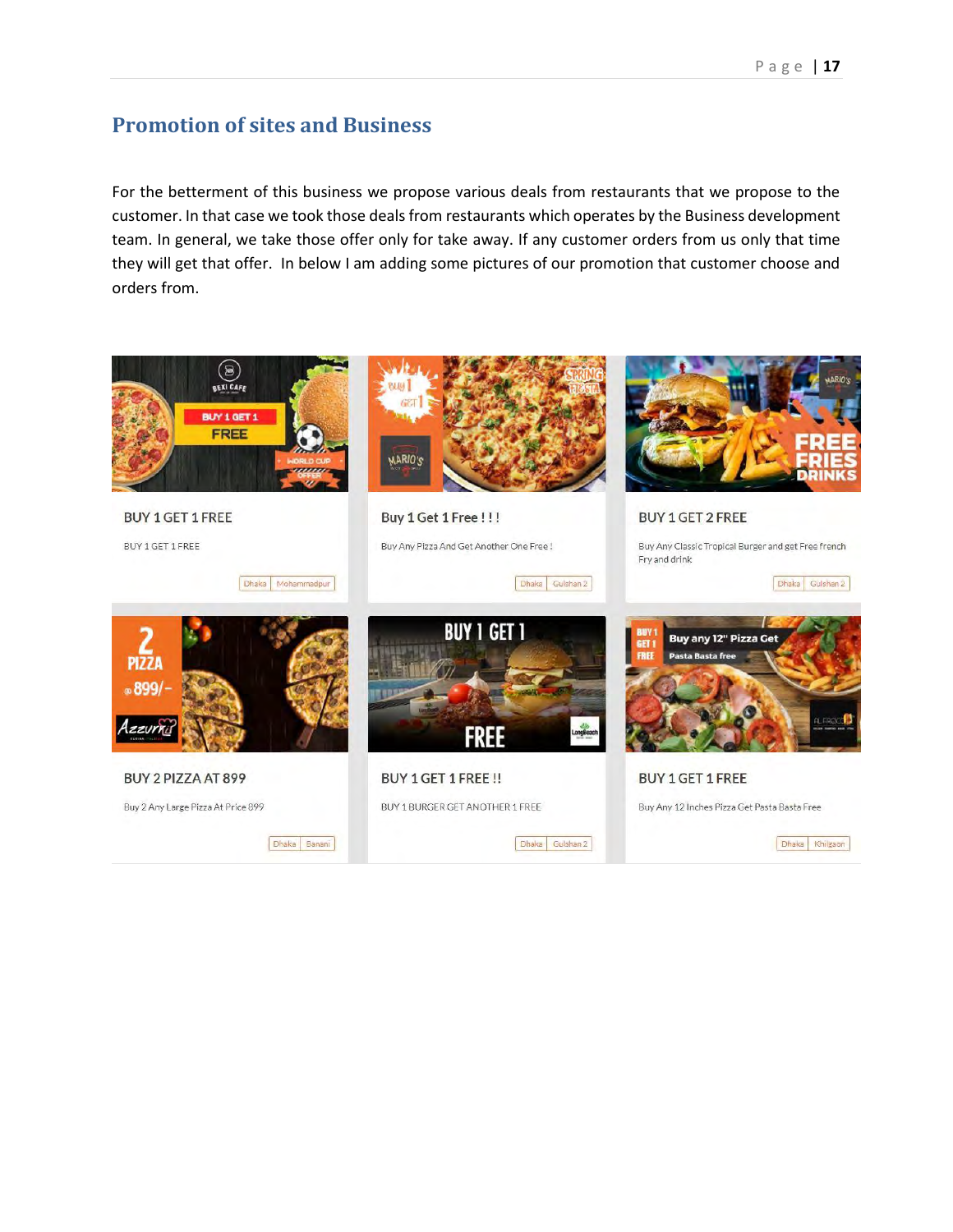For to place any order customer need to follow some steps. At first, they need to open an account with us which might be customer's Facebook or E-mail accounts. If they do not want to merge those accounts with us, they can choose an independent id as hungrynaki ID. In these steps I am showing the procedure of opening and placing an order.

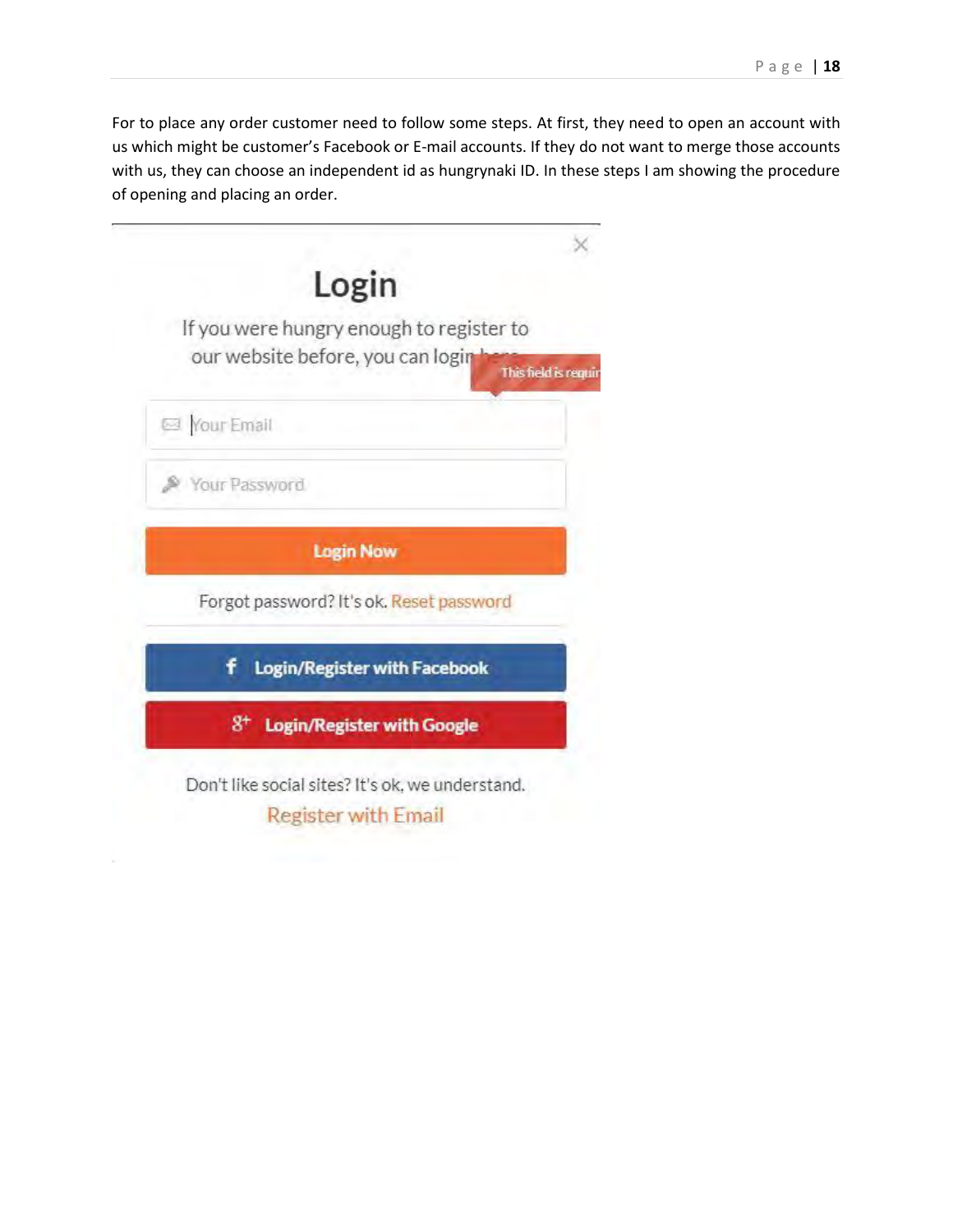After that customer open an account he will be direct to our page from where he or she need to choose his city and location where she or he is in. In that case only those areas restaurants will show in his menus of restaurants.



In default I am choosing Mohakhali as my zone and from there these restaurants will show as my restaurants menu. Almost 163 restaurants will show in these categories. Various types of food a customer can order.

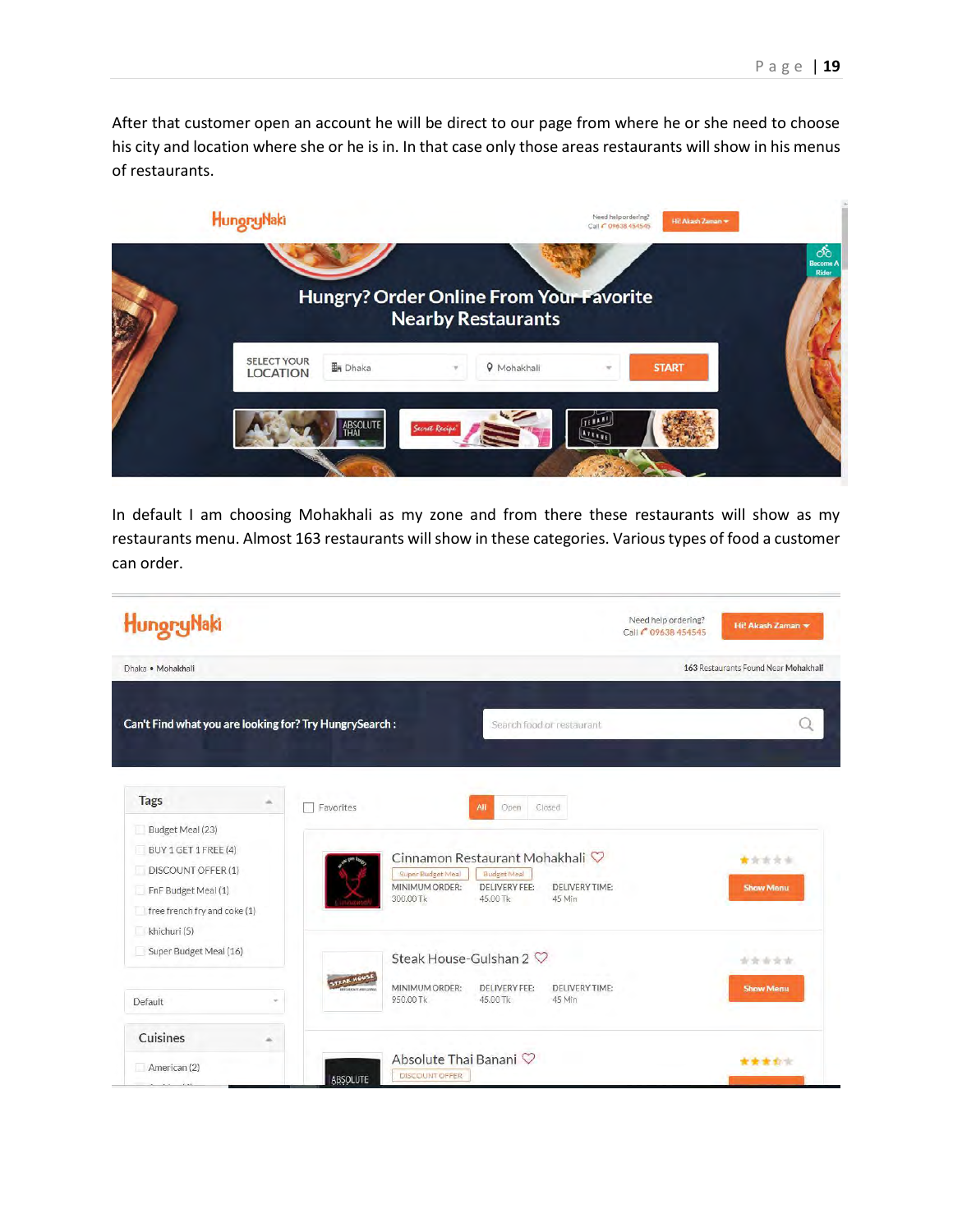

From there that customer need to add food to his cart from his desired restaurants.

By clicking on the checkout button customer will be redirected to his Order type and need to place his or her address for the delivery.

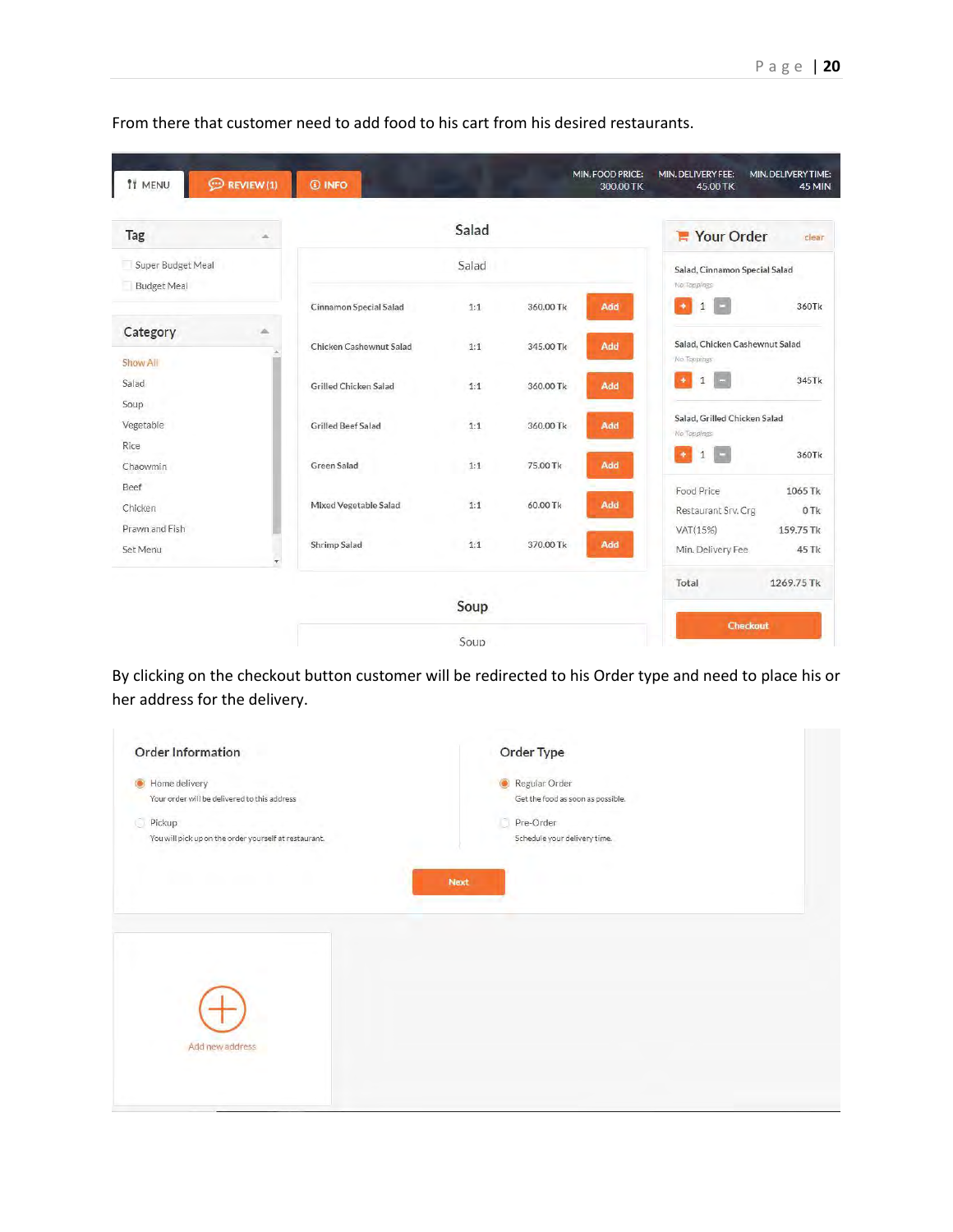In the address box he or she need to input the proper address, so that we do not need to wait for a long time in front of customers house.

| Address title       |                 |
|---------------------|-----------------|
| Receiver's name     |                 |
| House/Holding Name: | Flat/Apt No:    |
| Road/Street         |                 |
| Block/Alley         | Nearby Landmark |
| Mohakhali           |                 |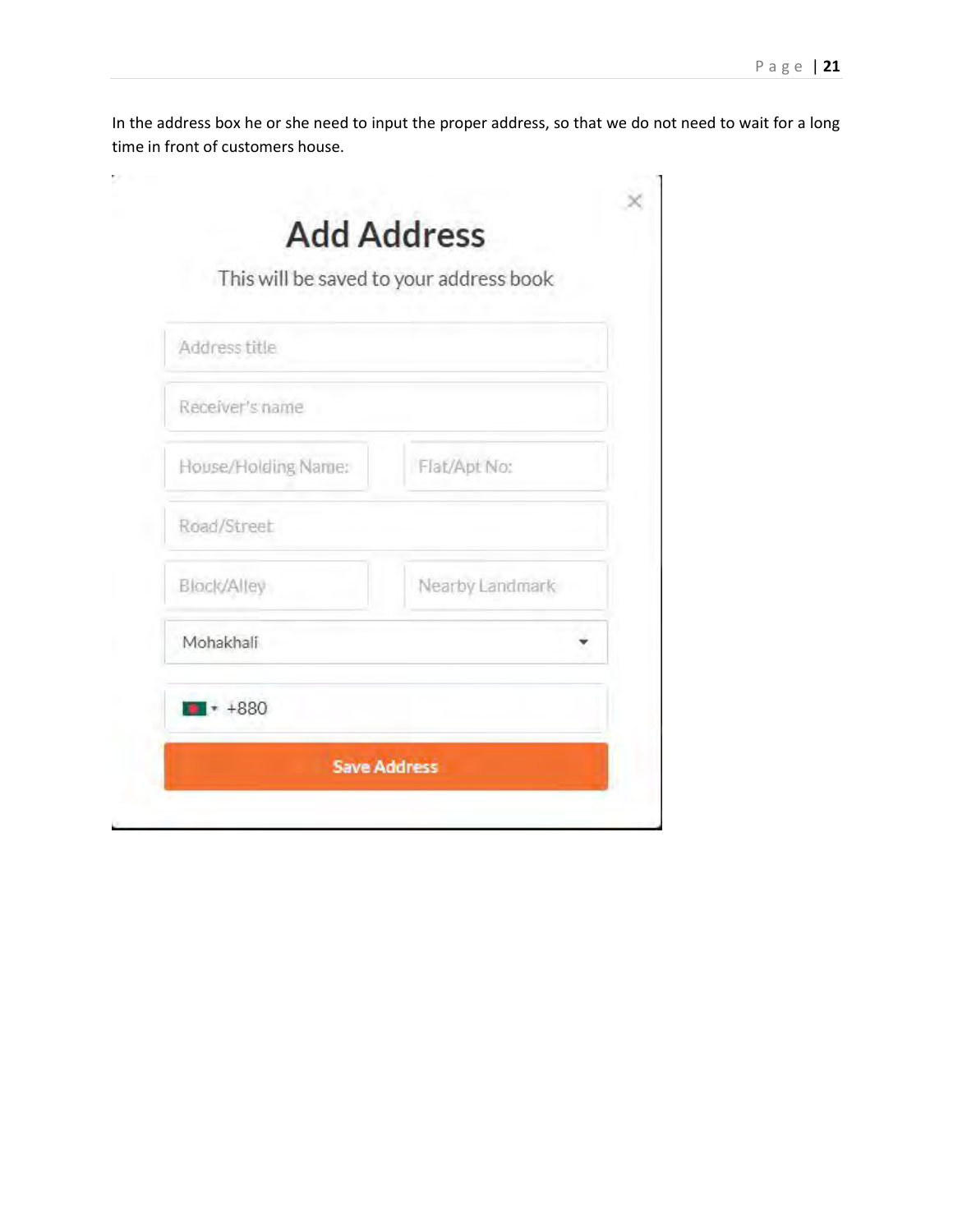After that customer need to choose his or her payment method that she or he wants to pay by:

| Choose how to pay                                      |                |                                              |
|--------------------------------------------------------|----------------|----------------------------------------------|
| Cash on delivery                                       |                |                                              |
| Pay by cash once you receive the order on your address |                |                                              |
| Online payment<br>$-1$                                 |                |                                              |
| Pay with visa, mastercard and other card online        |                |                                              |
| bKash                                                  |                |                                              |
| Pay at 01847271525 through your bkash number           |                |                                              |
| Upay                                                   |                |                                              |
| Pay with online wallet Upay                            |                |                                              |
| Got a Promo Code?                                      |                |                                              |
| If you have any promo code enter here                  | Promocode      | Apply                                        |
| Order Information                                      | Food price     | Tk 1065                                      |
|                                                        |                |                                              |
| eg. food allergies etc.                                | <b>VAT</b>     |                                              |
|                                                        | Service charge |                                              |
| √ Don't call me to confirm order                       | Delivery Fee   | Tk 159.75<br>Tk <sub>0</sub><br><b>Tk 45</b> |

After that order will come to our panel and we will proceed the order by calling them as for the confirmation. In that case, we proceed to place and order is very easy and user friendly. IN that case, customers are very satisfied about our system and they never complained about our system of procedure about placing and receiving the orders.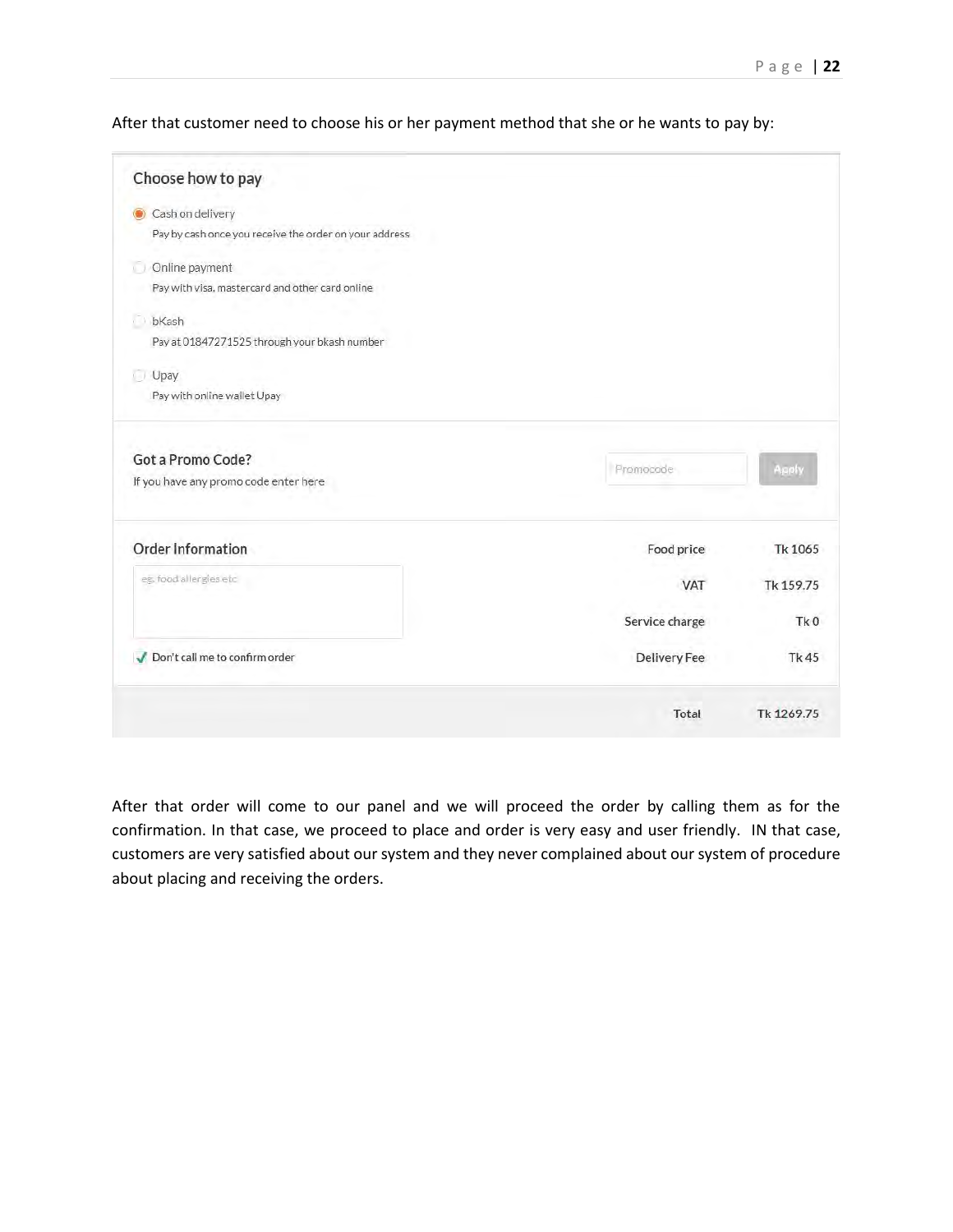# <span id="page-22-0"></span>**Research Background**

#### <span id="page-22-1"></span>Origin of the report

The reason of this report is to fulfill the necessity for completing the internship program. From the threemonth period of my internship at HungryNaki.com beneath the supervision of Mr. K.M Nafiul Haque, this report has been arranged.

# <span id="page-22-2"></span>**Objective of the Studies**

#### <span id="page-22-3"></span>General Objective

As a prerequisite to total the graduation from "BRAC University" this report has been made and typically the common purposeful for it as per policy of the university.

#### <span id="page-22-4"></span>Specific Objectives

In arrange to get it the intellect of shopper around the HungryNaki.com, this consider was done. Moreover, the most propose of this extend is to degree is to fulfillment level of HungryNaki.com as a nourishment conveyance benefit. This report tries to identify and analyze the customer experience. The intentions of this research are mentioned:

- ❖ Finding the consumer experience level about services of HungryNaki.com
- ❖ Measuring the different areas and factors leading to consumer experience
- ❖ Ranking which factors affect the consumer experiences the most
- ❖ To find out the mental map of HungryNaki.com users.

#### <span id="page-22-5"></span>Scope of the study

This overview will give us the encounter of Hungrynaki.com customer. Besides, the population of this inquire about is the past and current clients of HungryNaki.com. The survey will allow us the precise data almost the involvement of buyer. This paper is focusing on the test sort of investigate. Here both essential and auxiliary information has been taken. From analyzing past considers the survey was created. The investigate only focuses on individuals who have as of now had encounter with Hungrynaki.com. The benefit and quality are measured by sexual orientation, age and occupation astute. We have in add up to 10 questions so that it will be simple for the respondent to reaction.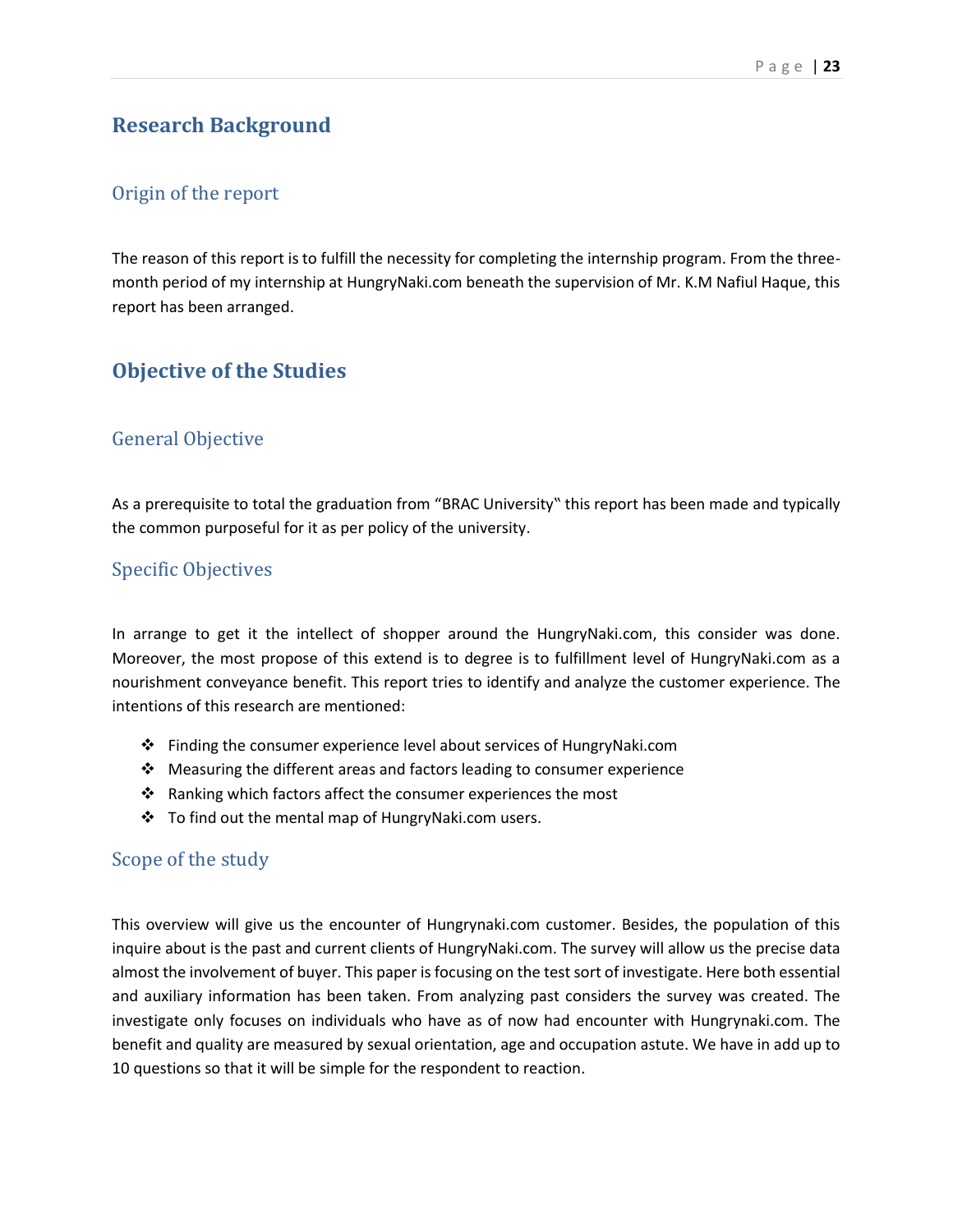#### <span id="page-23-0"></span>Methodology

This report was arranged based on theme for centering on the organization where I am doing my internship on, HungryNaki.com. After dialog with my individual advisor, this theme was selected for the internship report. This investigate is quantitative investigate as the reactions are associated with numbers which passes on the significance of each figure.

#### <span id="page-23-1"></span>Sources of Data

There are 2 ways to collect data from the respondent

- 1. Primary Data
- 2. Secondary Data

The report is ready by utilizing both essential and auxiliary information. Essential information is collected from work involvement, perception, association of a few coordinate client, arbitrary workers of HungryNaki.com. Additionally, interaction with the client through planning questionnaire helps me a part. Besides, important books, diaries, investigate paper and websites were utilized to collect auxiliary information. Moreover, a few articles and reports are too utilized to collected secondary information.

#### <span id="page-23-2"></span>Respondents & Sampling Procedures

In this inquire about, the individuals who have had at slightest onetime benefit involvement of HungryNaki he/she is considered as client of this organization are the populace for this report. Test is a subset of the populace that's chosen for a investigate. Hence, a few individuals were taken as the respondent for this investigate from me add up to customer. Additionally, regular on a normal 800 consumer orders from HungryNaki.com. As in this inquire about populace is known. To be more exact, the test arbitrary sampling technique was taken after for this report. As I said prior that regular 800 buyers' orders from HungryNaki so from those buyers, arbitrarily chosen 150 respondents were taken.

#### <span id="page-23-3"></span>Sample size

The populace estimate was 150. The study was conducted on online stages with the assistance of Google shape. From my past courses and studies makes a difference me to form the questionnaire. Through this online survey, the buyer of HungryNaki got a chance to specific their experience of the benefit.

#### <span id="page-23-4"></span>Research Questionnaire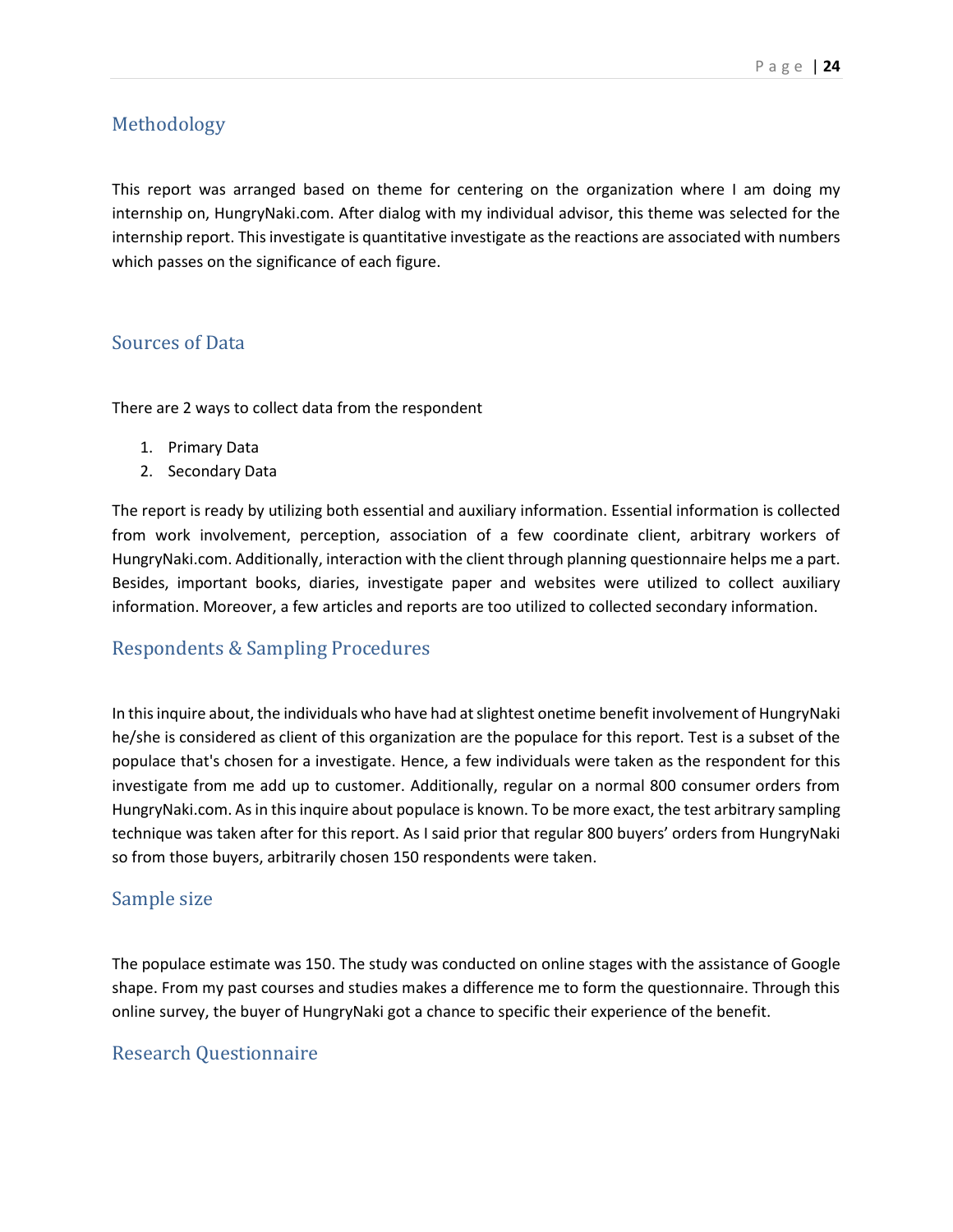Different sorts of questions can be utilized within the overview address. In this paper, a few basic questions taken after the basic state of mind scale for study. Respondents shown their own perspective by checking how unequivocally they concur or oppose this idea with an explanation. For this research, the survey comprised of 18 questions around consumer's encounter of HungryNaki.com.

#### <span id="page-24-0"></span>Limitation of the Study

This inquire about and study has a few impediments. Firstly, this investigate was constrained to as it were some customers. As other shopper like common individuals, site guest and workers of the organization were not taken as tests. Besides this inquire about as it were utilized a few developed questions which were made after analyzing other papers some time recently conducting the overview. The third confinement is that the assessment of all the online nourishment conveyance benefit was not undertaken, so comparison might not be made. Besides, the organization of the company was not willing to share a few information due to protection issues, which might have been valuable in this investigate. For example, information from company's past orders insights might have given distant better; a much better; a higher; a stronger; an improved" an improved thought almost the customer of the organization.

For this inquire about 150 reactions were considered and the members were the clients of HungryNaki.com.

#### <span id="page-24-1"></span>Scale of Measurement

For conducting the overview, I have utilized ostensible scale and the Likert scale as both of this scale is very well known and the reacted can effectively get it.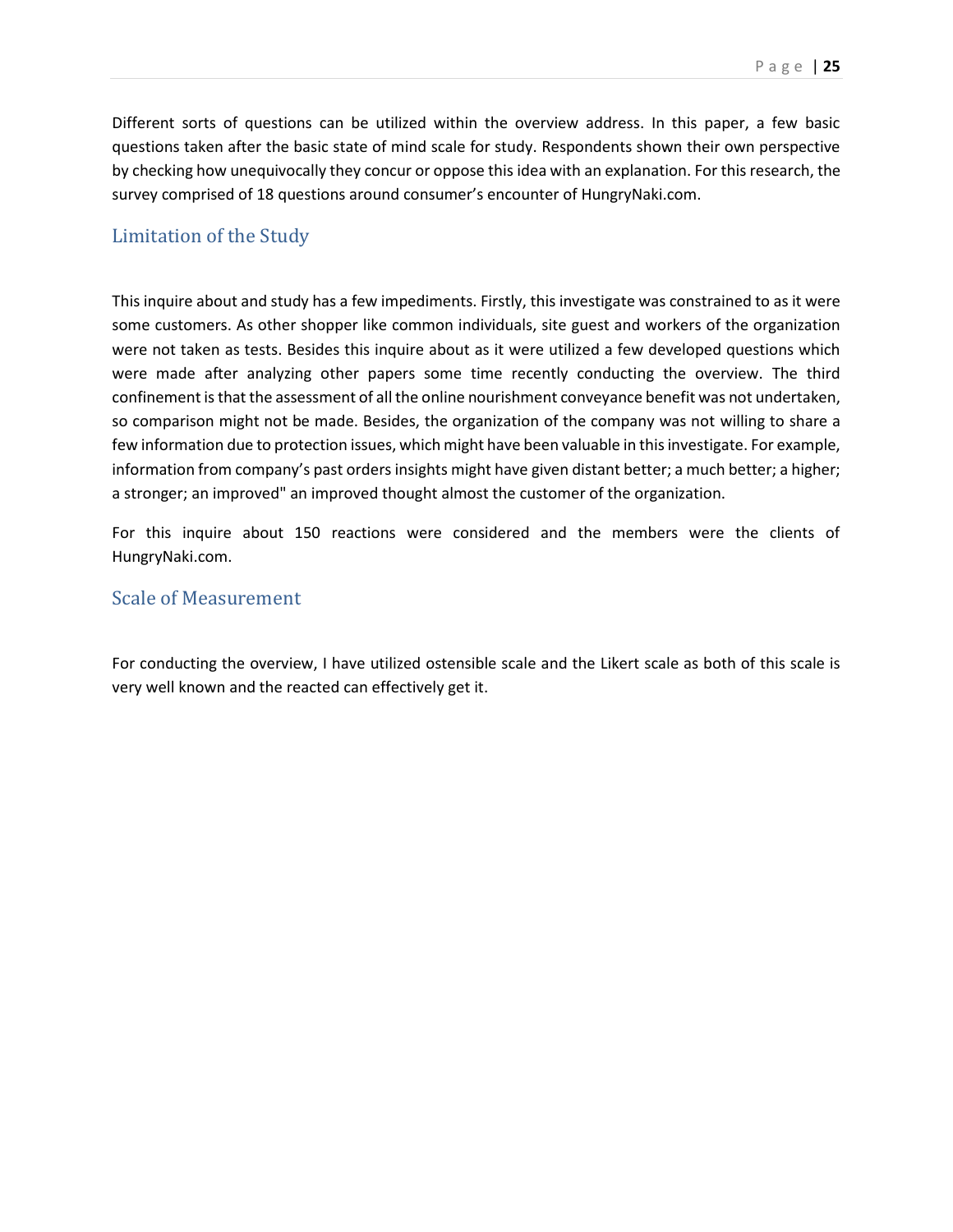# <span id="page-25-0"></span>**Analysis**

# <span id="page-25-1"></span>Gender

In this chart we can see that, out of 150 respondents, more that 68% were women and only 32.35% respondents were men who are regularly using Hungrynaki.com as their food partner.

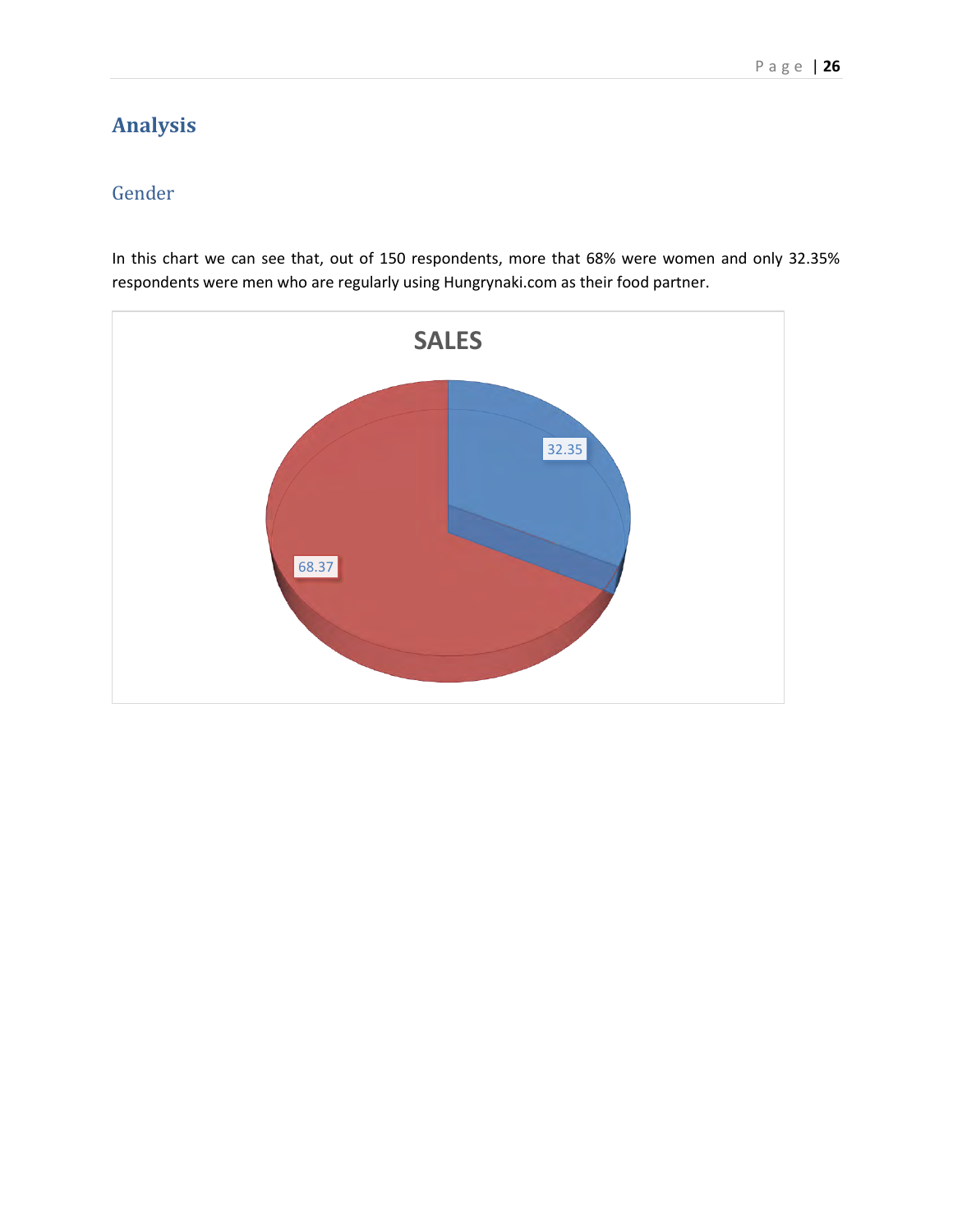# <span id="page-26-0"></span>Age group

In that case our most of the respondent's those who place order in our Hungrynaki about 72.30% are the age group of 18-25 years people and 22.30% percent people are belong in the age group of 30-36 and rest of the percentage belong in the age group of 46 and above.

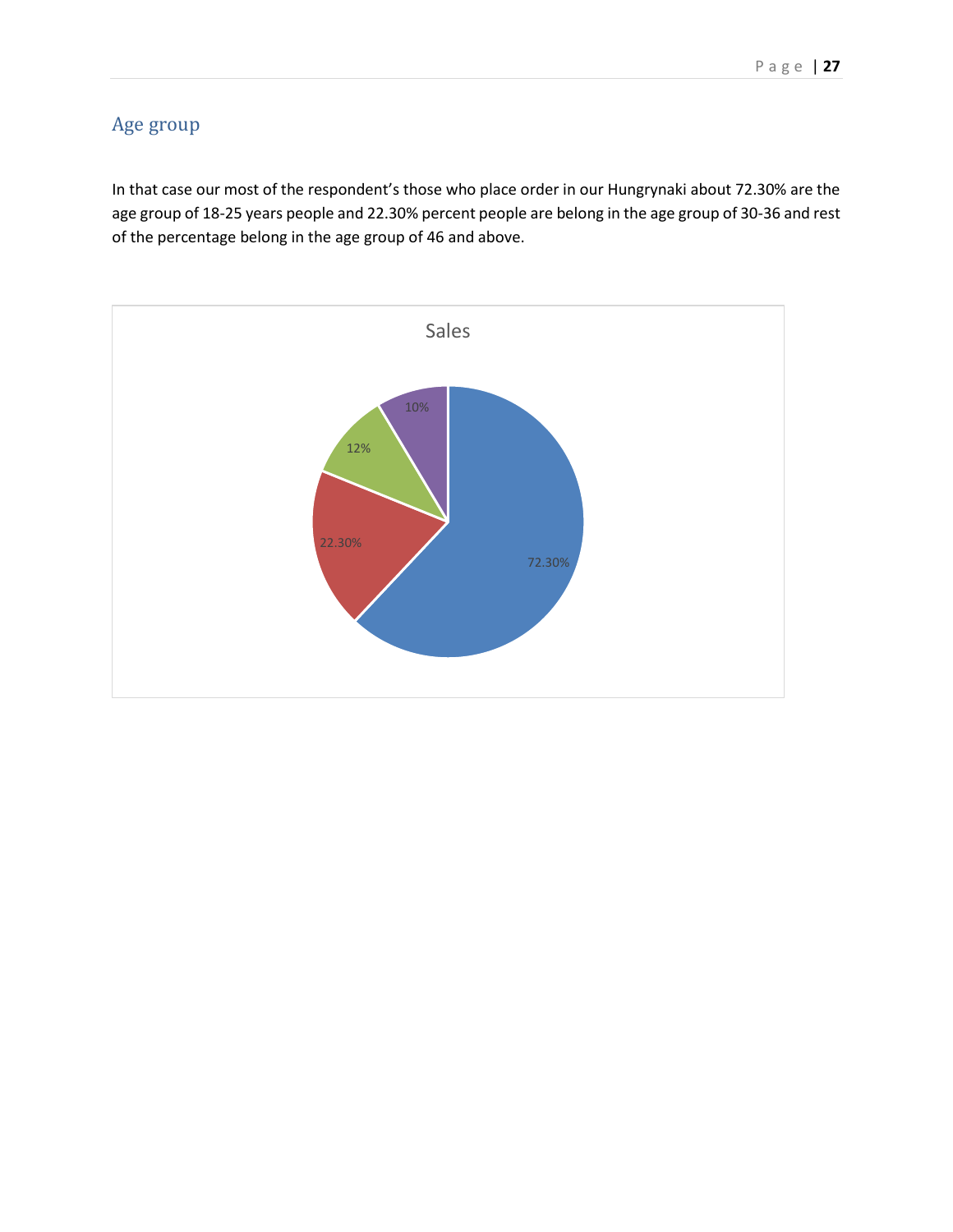# <span id="page-27-0"></span>**Occupation**

In this study, There are individuals who are has a place from distinctive proficient background.. However, the major respondent was understudies. The rate of understudies is 66.2% and 20.3% is employee, 4.1% is commerce proprietors, 3.4% is government representative and rest of them is from others occupation

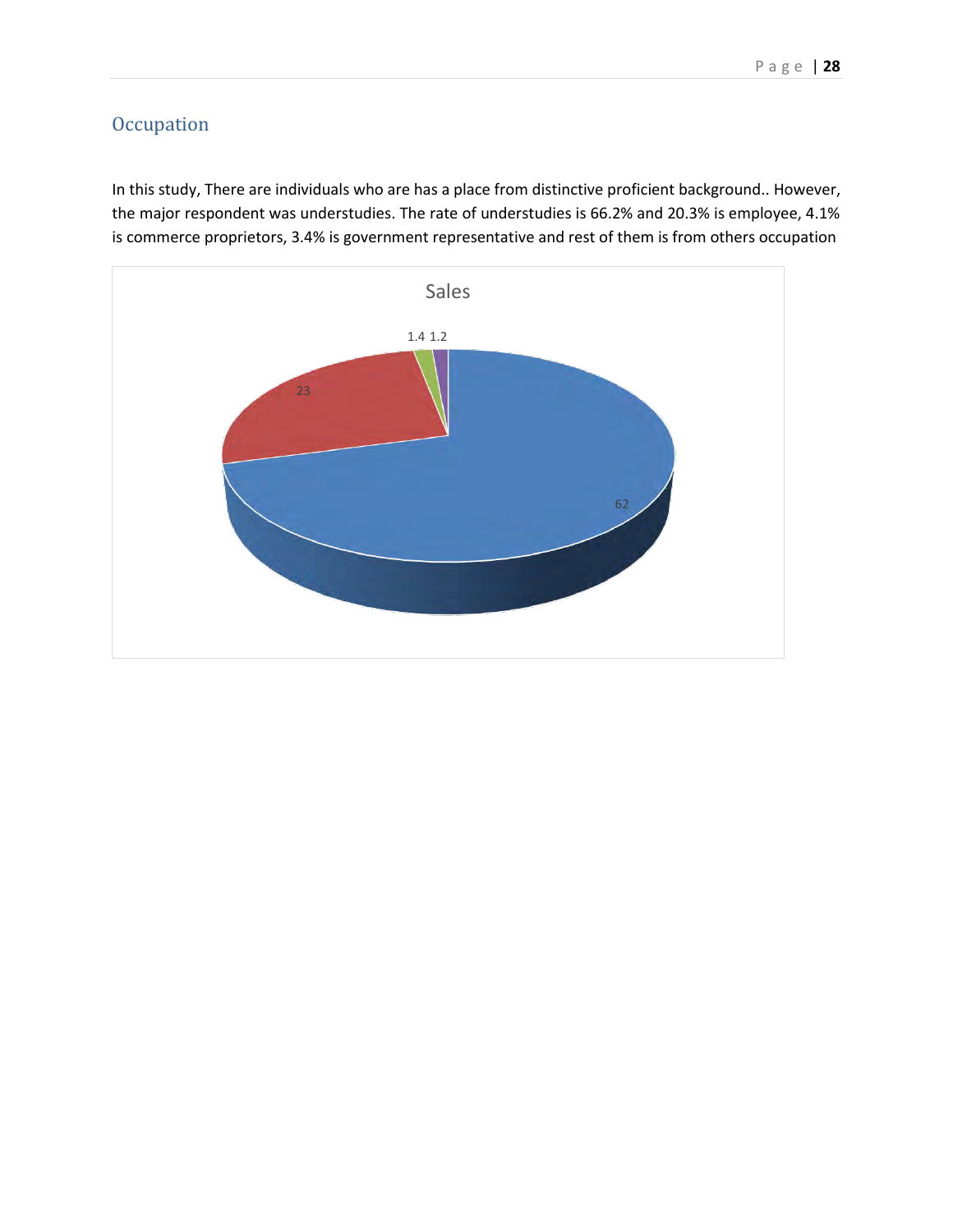# <span id="page-28-0"></span>Constancy of using online food delivery service

The primary alternative was given to individuals who have gone to or buying nourishment HungryNaki.com at least once in their life time and the number clients in this overview is the moment most noteworthy, which is about 29.1% of the full. At that point the moment choice was once in five or six month and the result is highest which 33.8% buyer buying nourishment is sometimes. There were noteworthy numbers of people who are buying nourishment seldom from HungryNaki.com. Besides, there are a few individuals who are buying nourishment fair when Hungrynaki gives any offer.

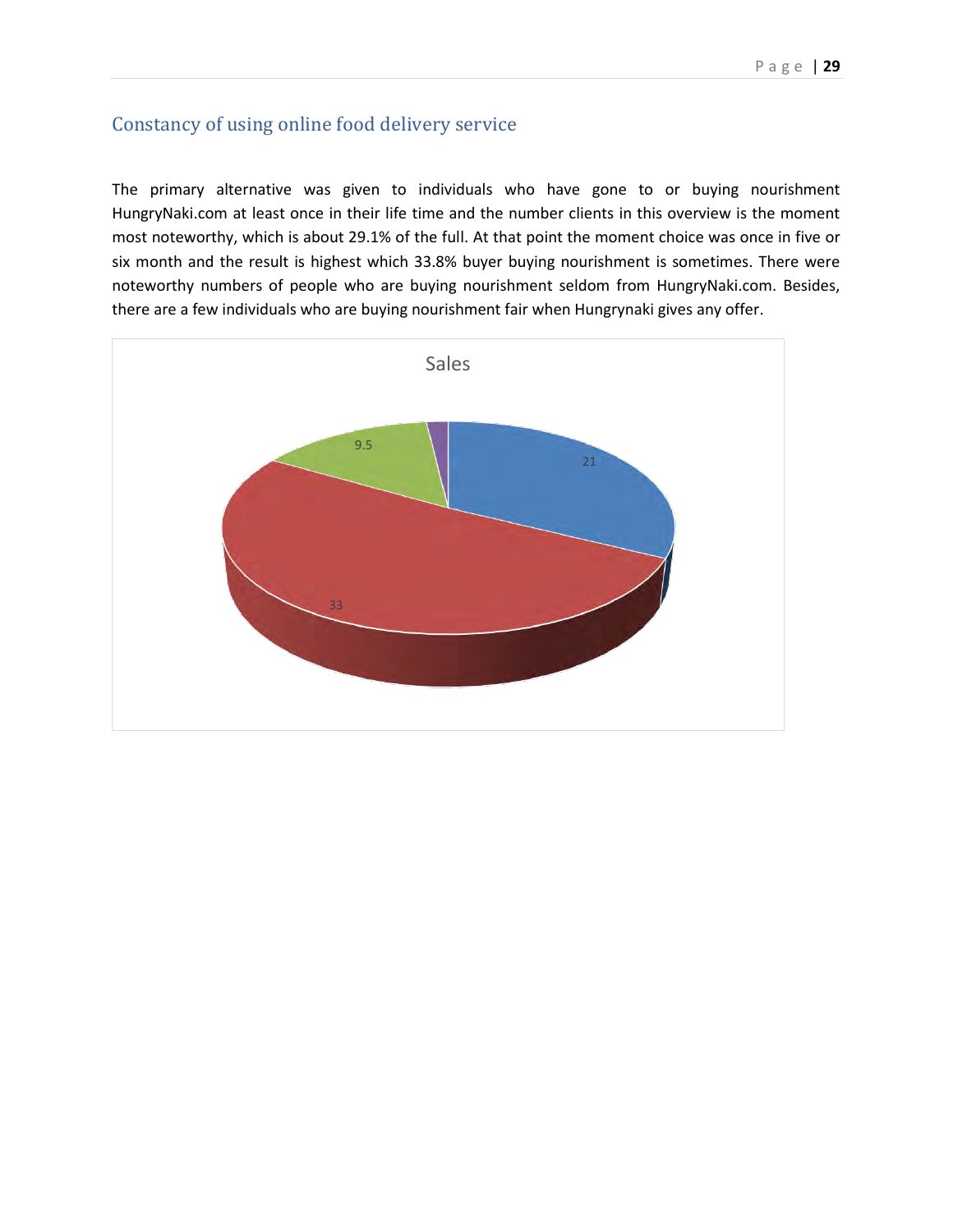# <span id="page-29-0"></span>Factors affecting the experience most

In this address lion's share of customer select the guarantee fulfillment, 22.5% of customers choose it. Besides, convenient conveyance is exceptionally critical for customer because it a web nourishment conveyance service. So, time is played a really vital part here that's why the 20.1% shopper pointed it. Thirdly, ease of requesting handle is the 3rd need of the shopper and the rate is 19.25%and rest of the shopper chooses the diverse alternative of the survey.

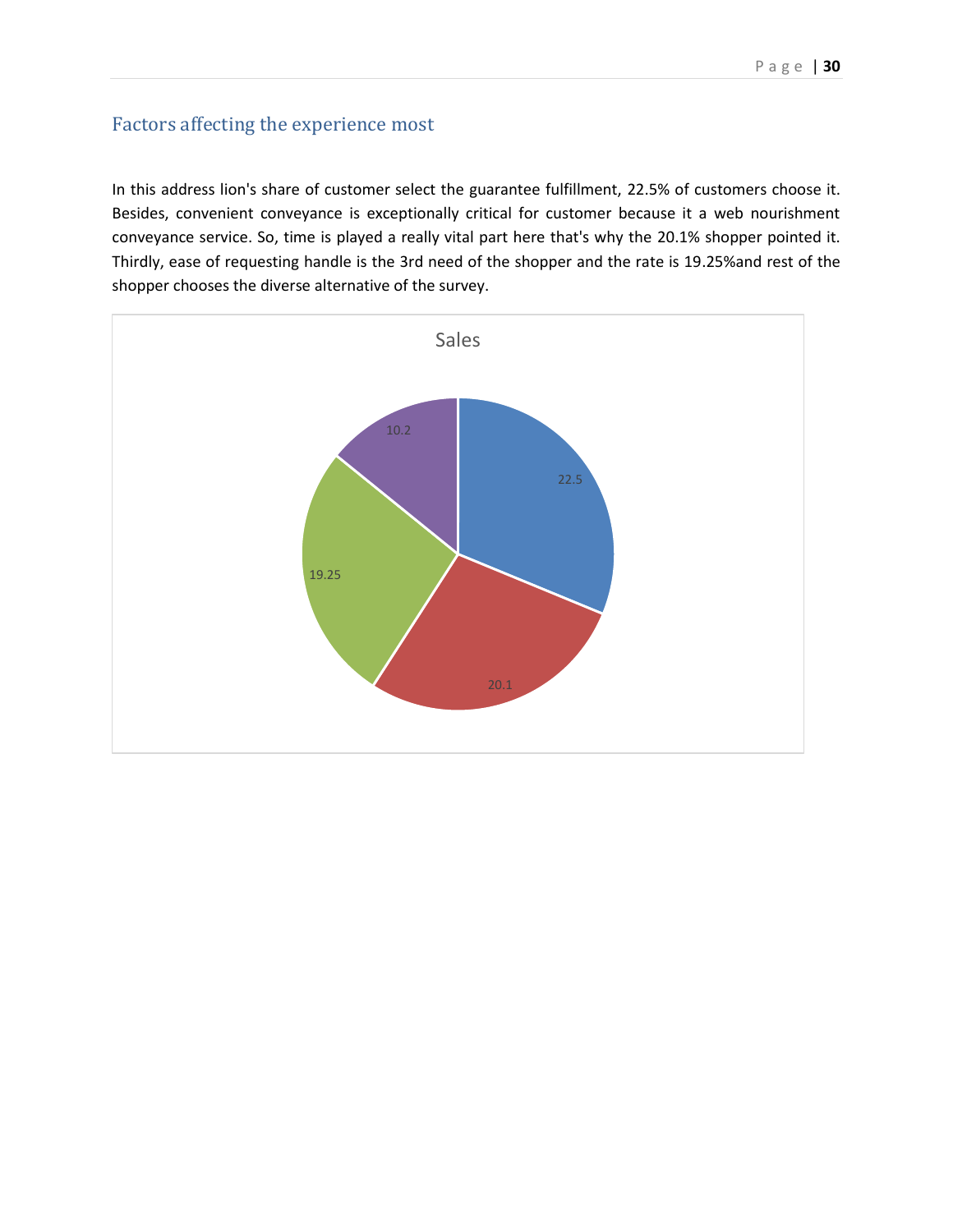# <span id="page-30-0"></span>Satisfaction level

In this address the major buyer pointed on concur and neutral.38.1% of customer pointed on agree and impartial. Besides, as it were 19% customer pointed on emphatically concur. However, HungryNaki.com ought to have centered on this point and part of consideration ought to be given here to ensure a positive score.

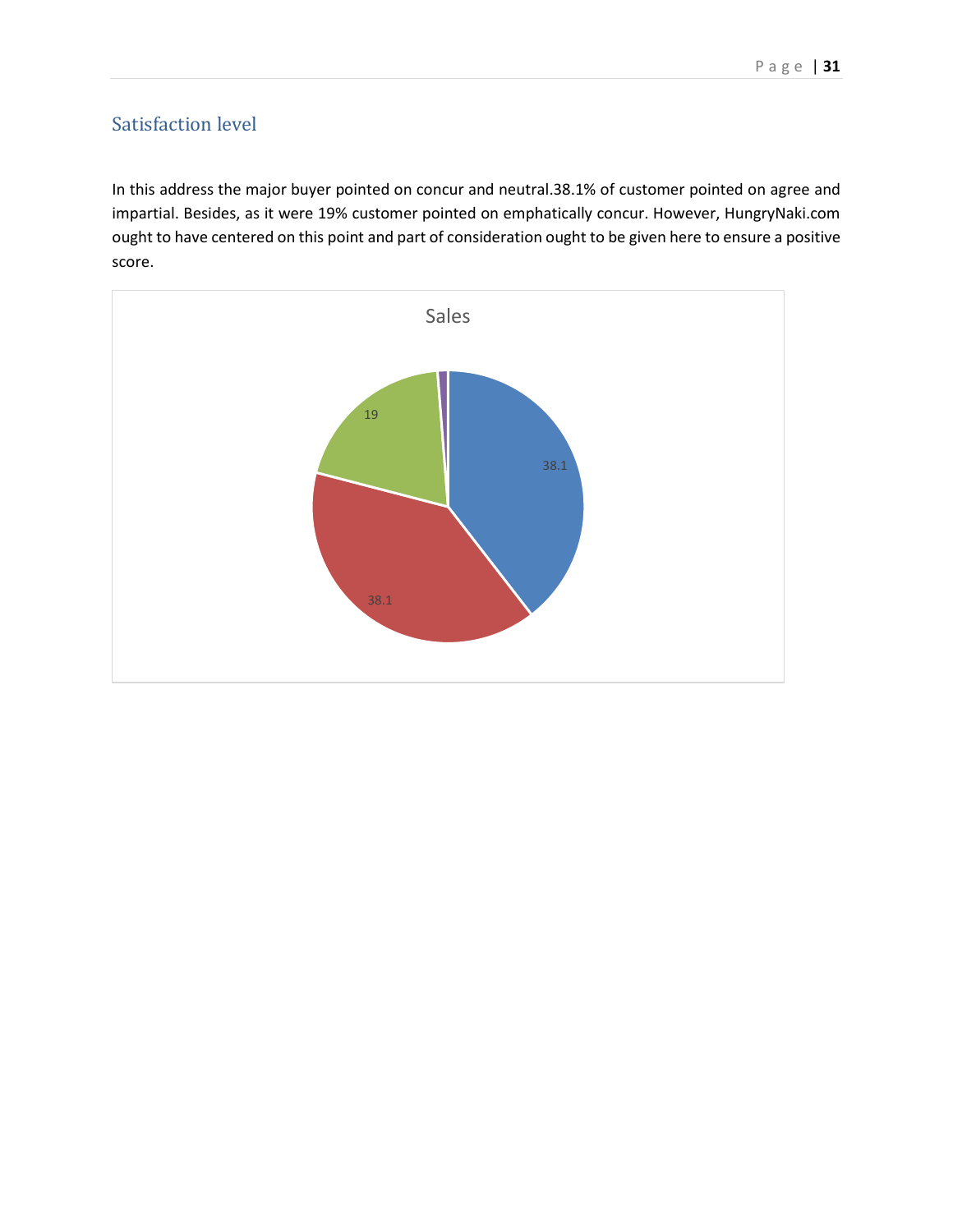## <span id="page-31-0"></span>Frequency of using service

We chose the reacted from customary shopper of HungryNaki.com. This portion of address we asked buyer that how frequently they buy from HungryNaki.com and the foremost of the consumer pointed on once or twice a week. Besides individuals pointed on once a week or less and thirdly pointed on three or more times a week.

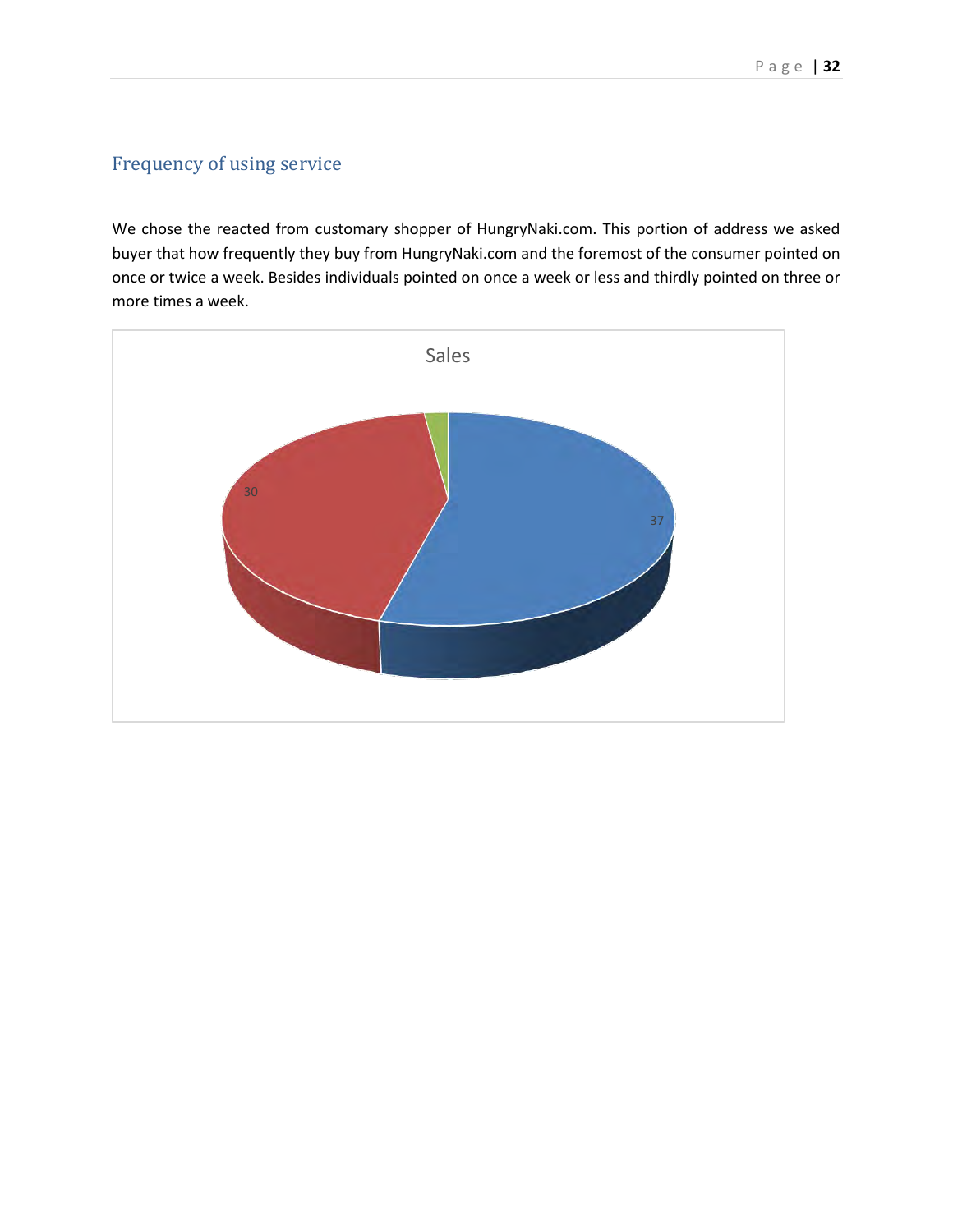# <span id="page-32-0"></span>Timing preference

HungryNaki.com begun its benefit from 10am to 10.30 pm so this benefit can able to provide breakfast to supper. In this portion of overview, we need to know the foremost ideal timing of food consuming from the customer and the replied was evening, twelve and evening.

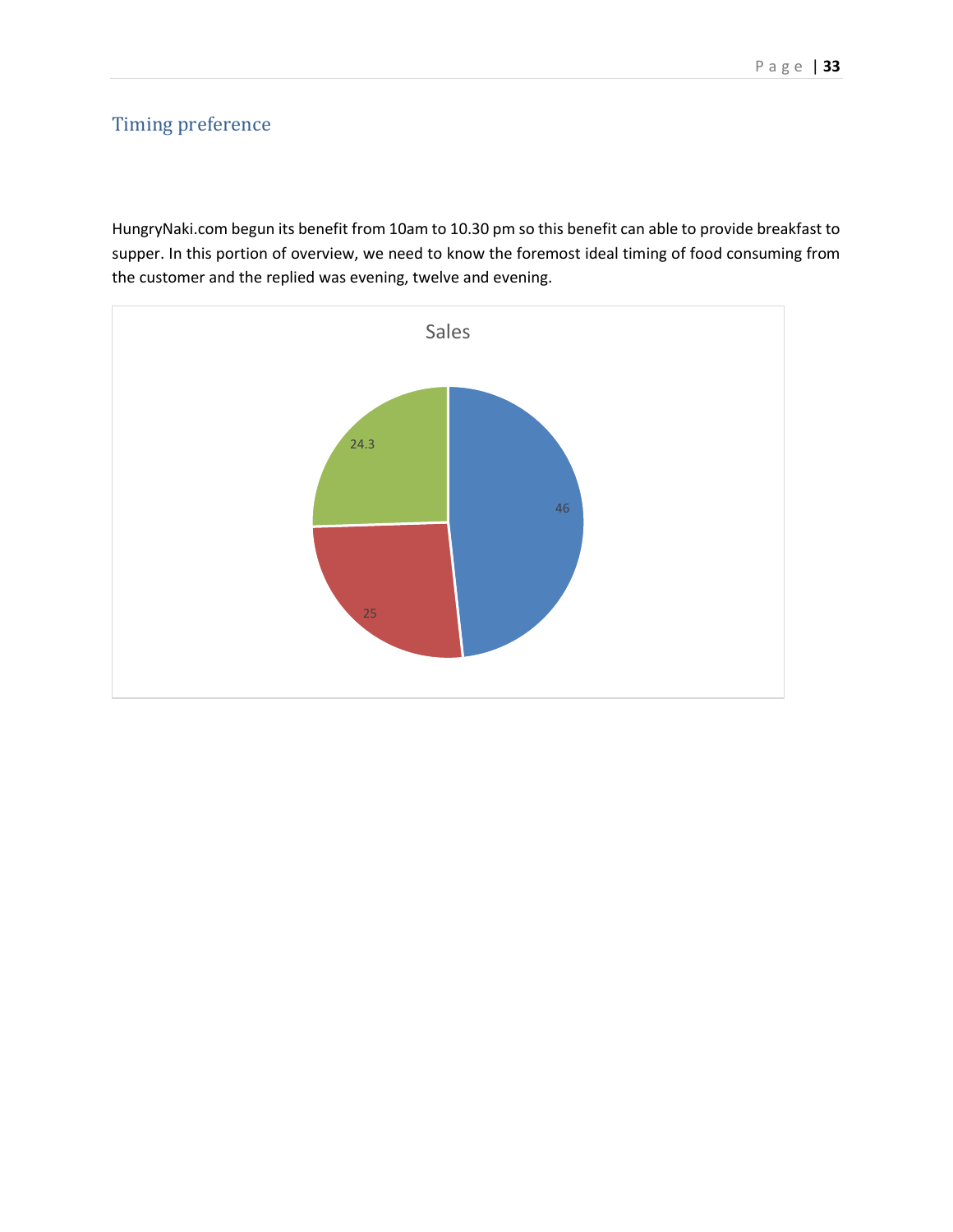# <span id="page-33-0"></span>Quality and taste of food



Nourishment is exceptionally basic component of each life so the quality of nourishment ought to not be considered by anyone. The buyers of HungryNaki.com are exceptionally concern almost this factor.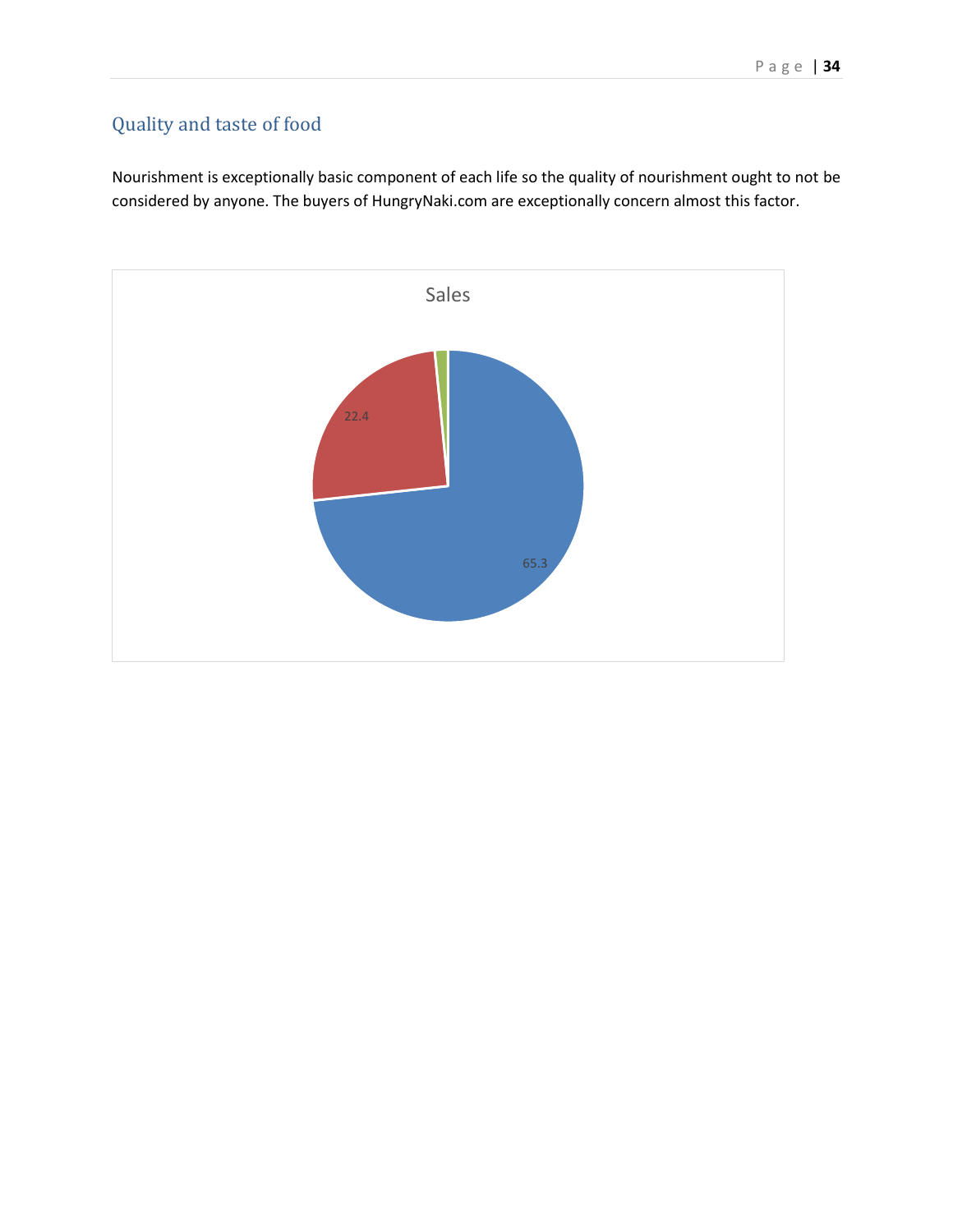# <span id="page-34-0"></span>Importance of Promo code

HungryNaki.com gives promo code for their customer as often as possible. Regularly promo codes send to the customer based on their buy rate as well as based on different events. For some shopper promo code is exceptionally vital in spite of the fact that the proportion isn't the highest.28.8% consumer pointed it as exceptionally vital on the other hand 46.6 shopper evaluated promo code as important. Basically, it is shifting on buyer to buyer.

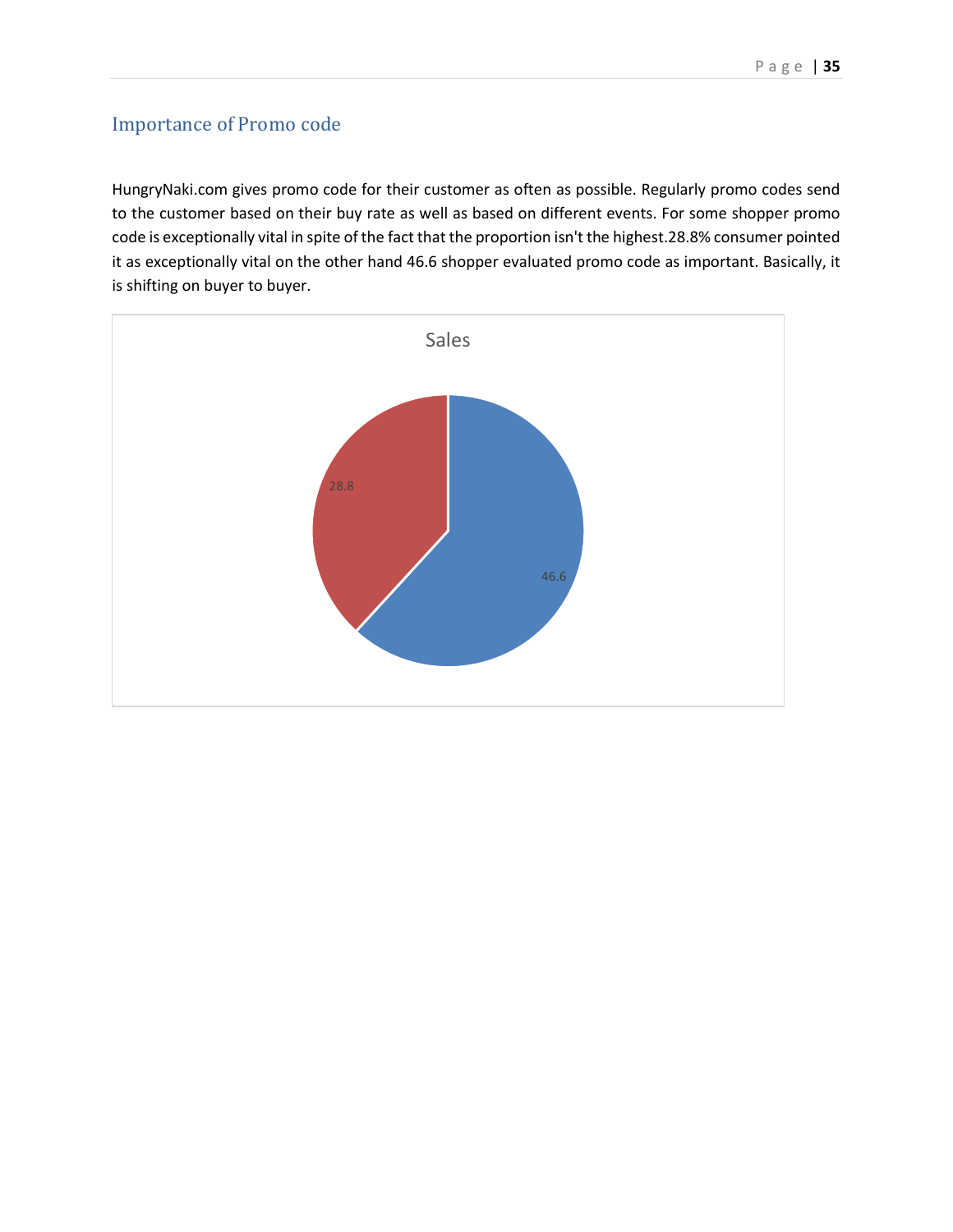# <span id="page-35-0"></span>**Findings**

#### <span id="page-35-1"></span>Factor Comparison

In this overview the survey was arranged with parcel of diverse components as well as the answered which we get from our customer that was moreover exceptionally distinctive from one to another. There were some segments which are scored exceptionally tall on the other hand a few segments are scored less. Those points are given Below:

- ❖ The quality and taste of nourishment is got most elevated need from the shopper. As HungryNaki.com could be a nourishment conveyance benefit so the quality and taste is exceptionally vital to their customer.
- ❖ Besides, on time conveyance got the moment most need from the buyer. The quality of nourishment is exceptionally imperative for shopper and the nourishment quality is some way or another depends on timing of the delivery.
- ❖ When the address was almost the fulfillment level of HungryNaki.com most of people were unbiased at this point. So, the organization ought to center on this point.
- ❖ For a few individuals estimating is less imperative rather than others components.

In spite of the fact that all of the variables are replied by each person and most of the individuals have positive view on HungryNaki.com benefit. Be that as it may a few individuals were impartial at the point of satisfaction level, so there are a few variables which lead them to stand on this point of see because it is very essential to contain more fulfilled and steadfast clients.

#### <span id="page-35-2"></span>Online food delivery service factors

Online nourishment conveyance administrations have incredible opportunity to seize the consideration of the shopper of Bangladesh, as this benefit isn't much well known in our nation. In addition, individuals are getting busy day by day so they didn't get sufficient time to go exterior for having nourishment. In any case, it can be a challenging errand to guarantee the level of fulfillment for distinctive customer. As usually exceptionally new industry, there are numerous variables that got to be created. There are a few common factors which ought to be centered on by the organization.

#### <span id="page-35-3"></span>Maintain the quality of food

The enormous challenge of nourishment conveyance benefit is keeping up the taste and quality of the nourishment. As food is the center item of this benefit so they continuously ought to deliver need on this figure. So, the organizations ought to continuously deliver most noteworthy need to create beyond any doubt the quality and taste of the food.

#### <span id="page-35-4"></span>On time delivery

On time conveyance is another enormous challenge for online nourishment conveyance benefit. In our nation traffic jam is exceptionally common wonders so on time provide may be a huge challenge for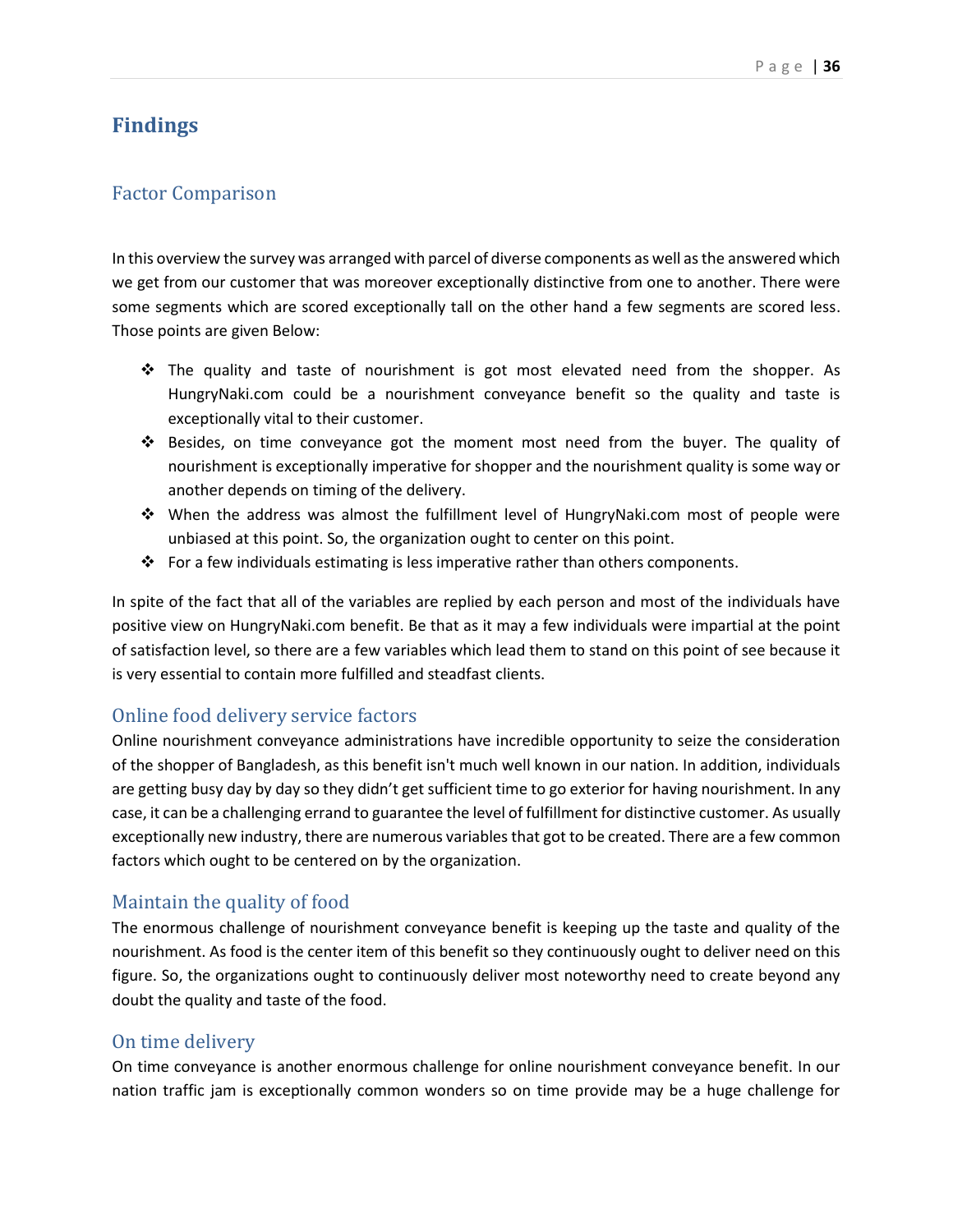organization. Moreover, nourishment is exceptionally delicate item so on time conveyance is exceptionally imperative for this benefit.

#### <span id="page-36-0"></span>Promise fulfillment

Organizations ought to continuously allow the most noteworthy need on the benefit what they have guaranteed to give the shopper. Online benefit is completely modern for the customer of Bangladesh so fulfillment of the guarantee is exceptionally critical for picking up the customer faith.

#### <span id="page-36-1"></span>**Security**

The protection of data is exceptionally concerning figure for the customer. In our nation people never feel comfortable when they are inquired to supply their individual data within the website. Moreover, they are more cognizant almost the installment issues. Individuals continuously feel uncomfortable to share their installment related information through websites. In that case, HungryNaki got to be more cognizant approximately the security issues and let the customer know that their security continuously be first need for the organization.

#### <span id="page-36-2"></span>Customer support service

Virtual medium is as it were one way to communicate with customer that's why client service should be exceptionally steady. On the off chance that shopper faces any kind of challenges, client administrations have to help the buyer in a legitimate way so that the customer is being fulfilled continuously. Thus, HungryNaki.com must make beyond any doubt that the client bolster benefit is well prepared and have the ability to handle any kind of shopper related circumstance.

# <span id="page-36-3"></span>**Recommendations**

E-commerce benefit is exceptionally quick developing benefit industry of Bangladesh. The request of this service is expanding day by day. Presently a day's individuals are more centering on online based shopping and buying prepare as they have not sufficient time to spend on buying. In addition, online food conveyance benefit could be a unused concept and there are very few competitor to compete, so HungryNaki must make beyond any doubt the security of their customer dependability at this minute by providing way better benefit and centering on moving forward shopper fulfillment level. There are some factors that need to be look after by Hungrynaki as for their betterment:

- ◆ Ought to be focused on buyer fulfillment and work on how to supply them better service. On the off chance that the buyer being fulfilled, deals will naturally increment.
- ❖ HungryNaki.com ought to center on more limited time exercises which is able makes a difference to increase open mindfulness as well as the deals.
- ❖ HungryNaki.com can organize preparing session as of late they launce an unused board for the restaurants. Besides, extraordinary preparing can help them to create unused abilities and experience.
- ❖ Got to be more center on more numbers of eateries in each and each zone of Dhaka city. This will help create more shoppers and, in this way, will impact on their income.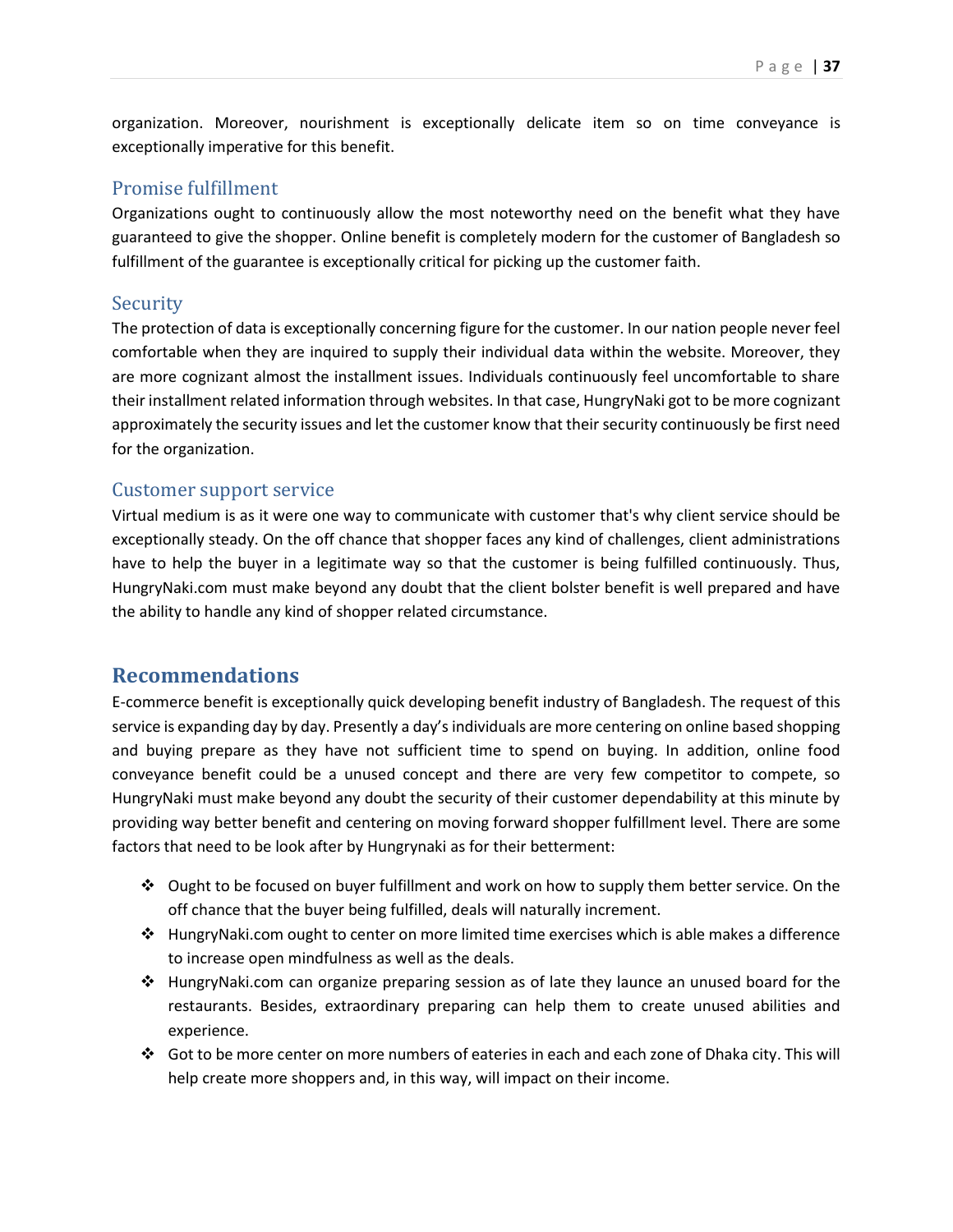- ❖ HungryNaki.com ought to center on more ranges. Additionally, other fundamental portion ought to be new riders selecting so that HungryNaki.con can cover endless range.
- ❖ Client survey and criticism ought to be accumulated which can makes a difference to discover out the gaps between the customer and benefit supplier.

HungryNaki.com ought to center on their buyer so that they can accomplish the customer loyalty. The advancement of their benefit will make a difference them to attain their target easily.

#### <span id="page-37-0"></span>**Conclusion**

HungryNaki.com could be a to begin with online nourishment conveyance benefit of Bangladesh. Their point is giving every kind of arrangement which is related to nourishment. Thus, they have part of future arrange to attain and part of expectation from the customer and standard individuals of our nation who need nourishment delivery service.

Through in this inquire about, I attempted my best to examination the calculate which the shopper experiences the most as within the overview they have specifically shown how much imperative each component gets from them. Besides, by examining past investigates, it is simpler to get it how much priority ought to be given to each of the factors. However, this investigate isn't sufficient to found satisfaction level of all consumers.

To entirety up, I would like to say that the most objective of my report was investigation the consumer experience of HungryNaki.com as a nourishment conveyance benefit and I attempted my best to do so.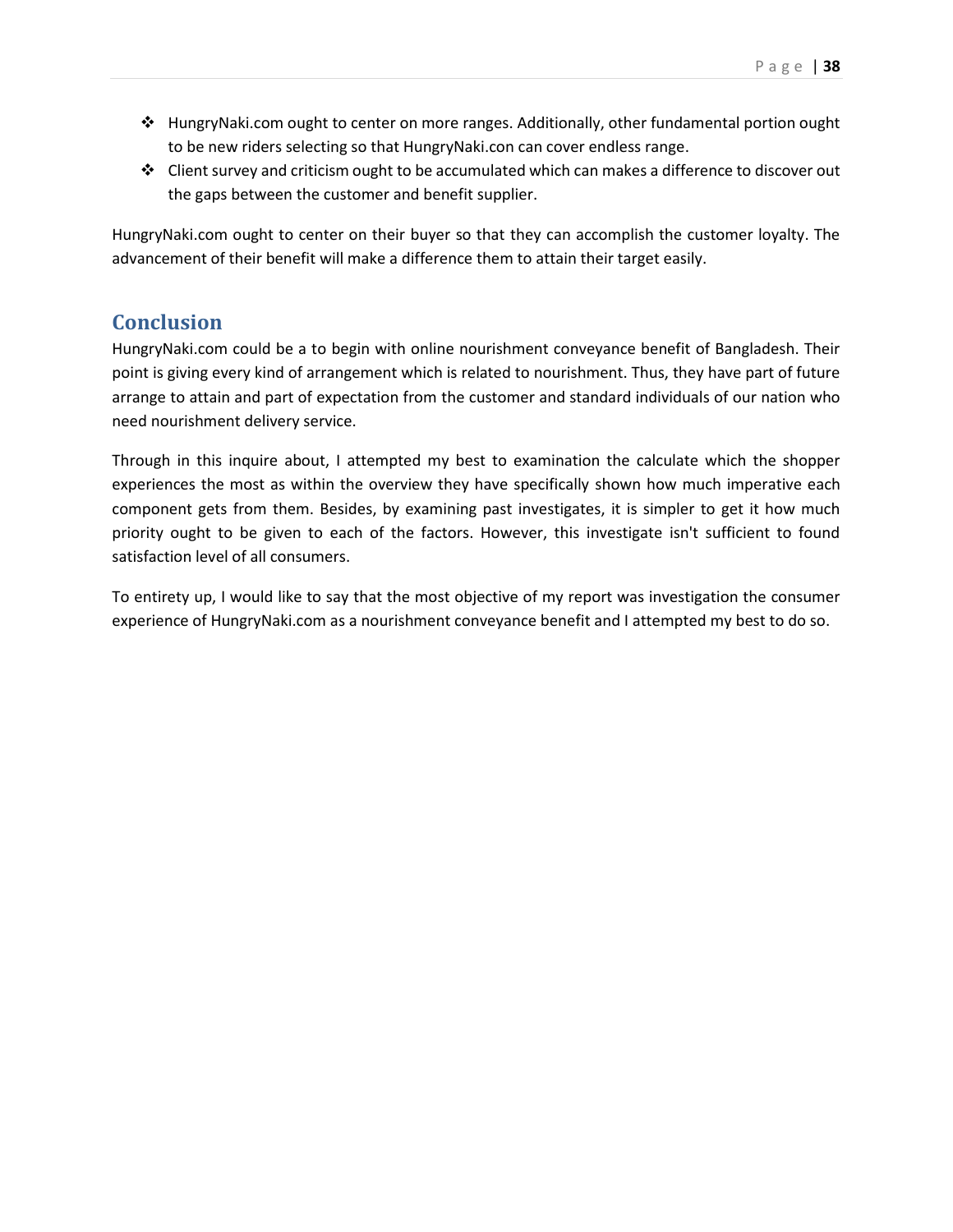# <span id="page-38-0"></span>**Reference**

- www.techinasia.com/too-lazy-own-food-bangladesh-hungrynaki
- <http://www.ijcaonline.org/archives/volume180/number6/adithya-2017-ijca-916046.pdf>
- [www.mckinsey.com/industries/high-tech/our-insights/the-changing-market-for-fooddelivery](http://www.mckinsey.com/industries/high-tech/our-insights/the-changing-market-for-fooddelivery)
- [www.businesswire.com/news/home/20171213006080/en/Online-On-demand-FoodDelivery-Services-](http://www.businesswire.com/news/home/20171213006080/en/Online-On-demand-FoodDelivery-Services-Market)[Market](http://www.businesswire.com/news/home/20171213006080/en/Online-On-demand-FoodDelivery-Services-Market)
- www.statista.com/outlook/374/100/food-delivery/worldwide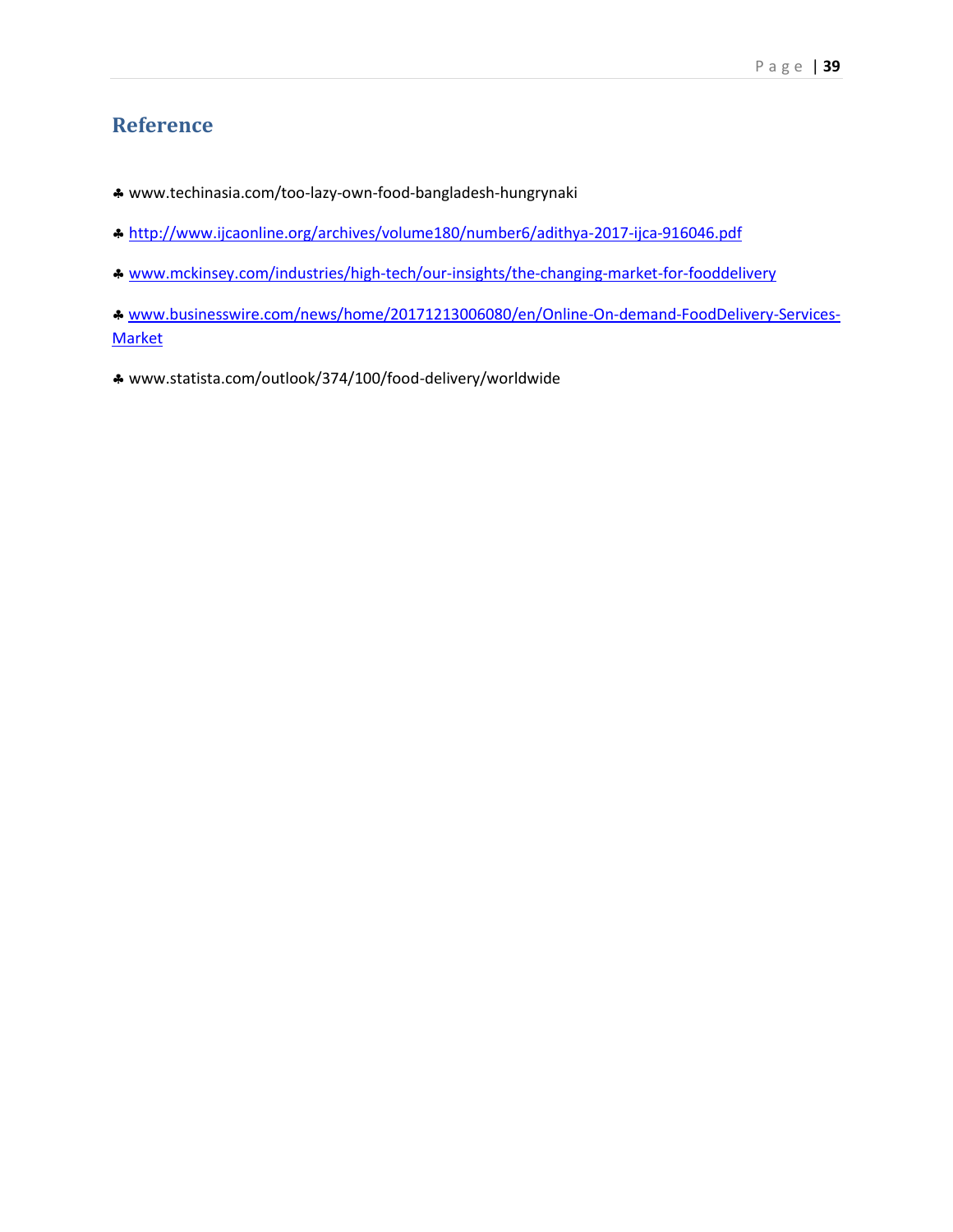# <span id="page-39-0"></span>**Appendix**

#### <span id="page-39-1"></span>Survey question

- 1. What is your Age?
	- 18-25
	- 26-30
	- $27-35$
	- 36-above
- 2. What is your occupation?
	- Student
	- Employee
	- Government employees
	- Business Owner
	- Housewife
	- Other
- 3. How often do you use online website for buying food?
	- Often (At least once a month)
	- Occasionally (Once in 5/6 months)
	- Rarely (once in a year or 2 years)
	- When there is an offer
- 4. Which of these factors affected your experience the most
	- Promise fulfillment
	- Ease of ordering process
	- Food selection
	- Timely delivery
	- Payment options
	- Pricing
	- Customer service
- 5. What persuade you to visit HungryNaki.com?
	- Researching food information
	- Interested in purchasing food
	- Looking for Restaurants Menu information
	- Looking for customer support
	- **Other**
- 6. Are you satisfied with your experience at HungryNaki.com?
	- Strongly agree
	- Agree
	- **Neutral**